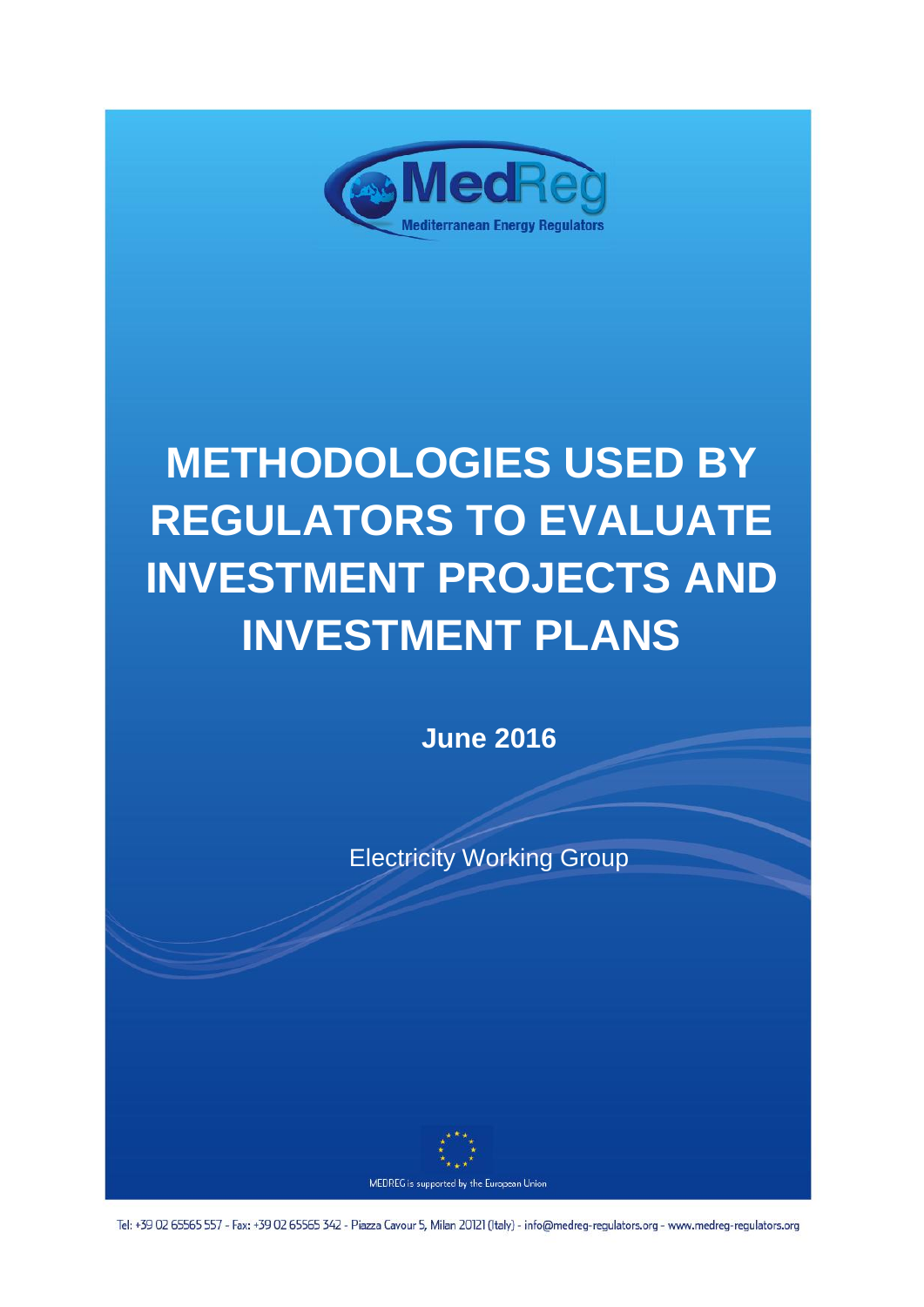

#### **Acknowledgements**

- This report was prepared by the MEDREG Electricity Working Group (ELE WG) in the period September 2015 – May 2016.
	- *Main drafter*: Benoit Esnault (CRE-France)
	- *Case studies*: Salvatore LANZA (AEEGSI Italy)
		- Rodrigo ESCOBAR (CNMC Spain)
			- Gökhan TEKIN (EMRA Turkey)
		- Pedro ROLDAO (ERSE Portugal)
		- Raimonda ISLAMAJ (ERE Albania)
	- Data and comments were provided by the members of the ELE WG.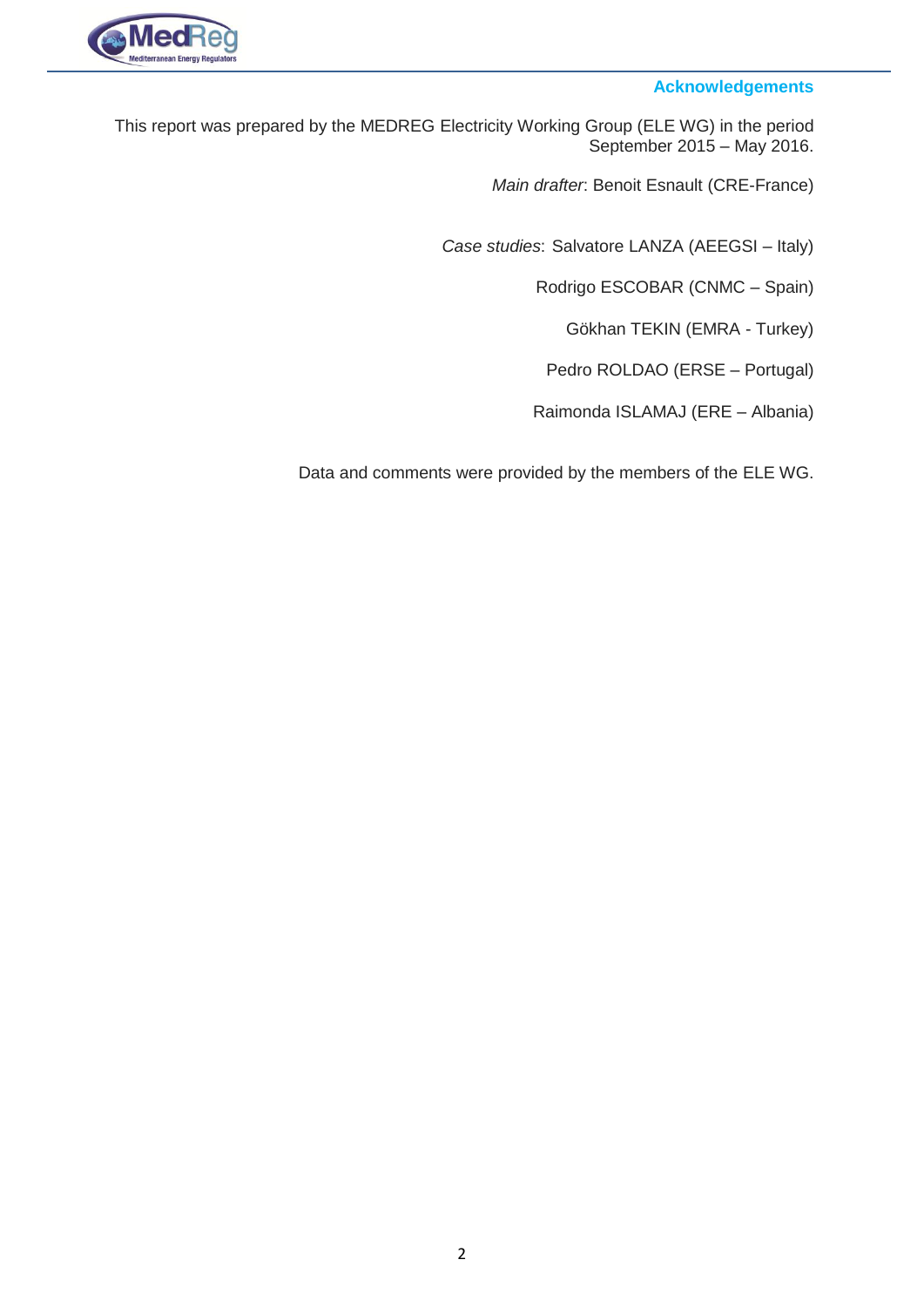

# **Table of contents**

| Chapter 1.                                                                                |    |
|-------------------------------------------------------------------------------------------|----|
|                                                                                           |    |
|                                                                                           |    |
|                                                                                           |    |
|                                                                                           |    |
|                                                                                           |    |
|                                                                                           |    |
|                                                                                           |    |
|                                                                                           |    |
|                                                                                           |    |
|                                                                                           |    |
|                                                                                           |    |
|                                                                                           |    |
|                                                                                           |    |
|                                                                                           |    |
|                                                                                           |    |
|                                                                                           |    |
|                                                                                           |    |
|                                                                                           |    |
|                                                                                           |    |
|                                                                                           |    |
|                                                                                           |    |
|                                                                                           |    |
|                                                                                           | 19 |
|                                                                                           |    |
| b. The problems faced by TSO during the implementation of the investments 19              |    |
|                                                                                           |    |
|                                                                                           |    |
| e. 2013-2022 Years Turkish transmission system regional demand forecast and grid analysis |    |
|                                                                                           |    |
| Chapter 3.                                                                                |    |
| 1. Approach to investment planning and control in the studied EU member states  22        |    |
|                                                                                           |    |
|                                                                                           |    |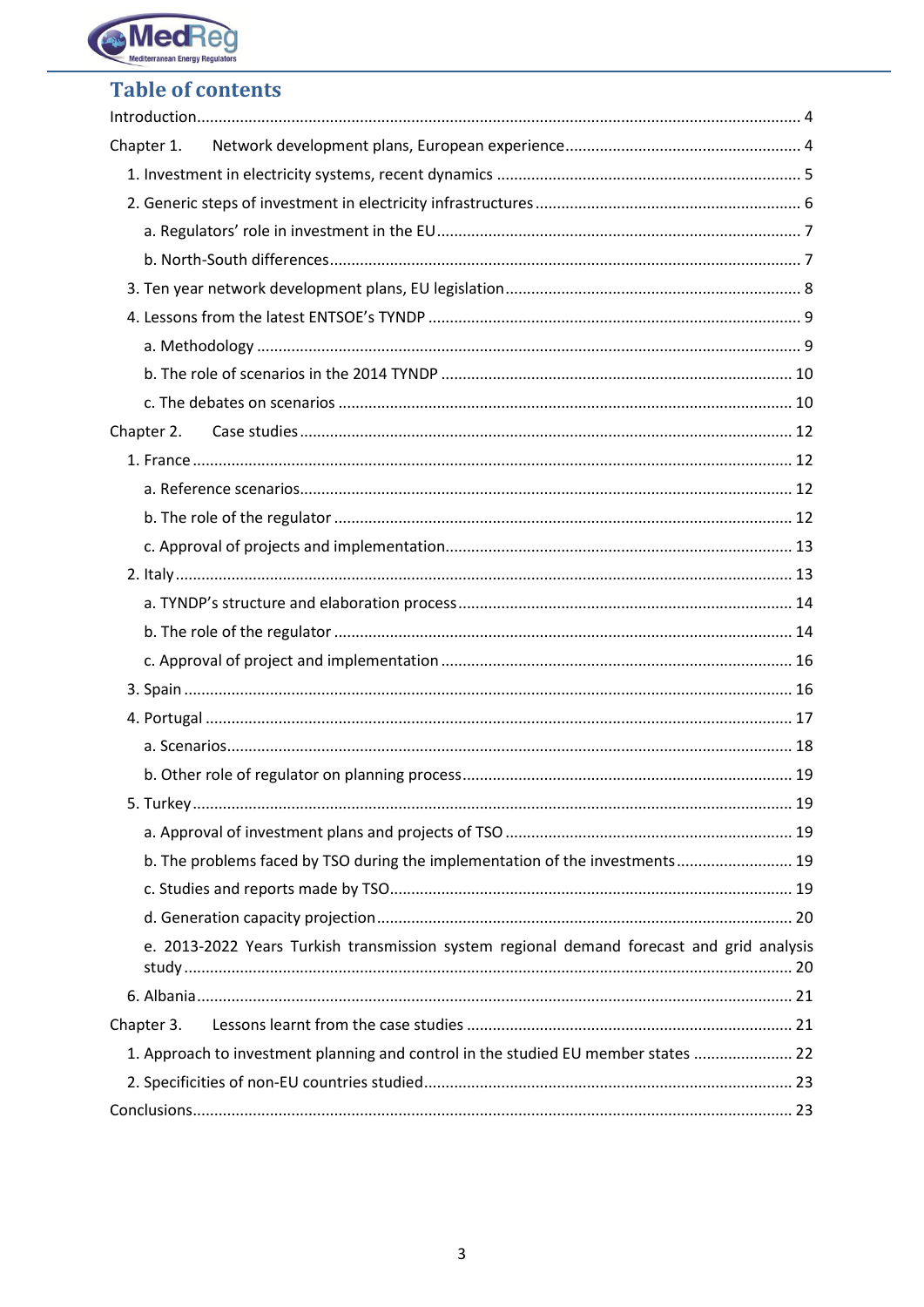

# <span id="page-3-0"></span>**Introduction**

This project is a complement to the MEDREG project on "Regulation and Investments: Solutions for the Mediterranean Region" and is in line with the MEDREG Strategy 2020-2030 which states that investment conditions in the Mediterranean need to be improved, not only by developing innovative financing instruments but also on the regulatory and economic side. The MEDREG Infrastructure Investments Report published in May 2015 provides a vision on existing and planned energy infrastructures in the Mediterranean region, including key information on obstacles and challenges to develop them. The objective of this project is to draw lessons from the European experience in terms of investment planning and cost control which could help improve investment in the Mediterranean region.

In terms of methodology, the principle is to focus on:

- The feed-back from experience in EU Mediterranean countries regarding ten-year network development plans (TYNDPs);
- Questions and challenges in Northern countries: assessment of pros and cons of TYNDPs, in particular regarding the evaluation of projects' benefits;
- Dominant issues regarding electricity network and interconnection development in Mediterranean countries.

A second stage will consist in preparing proposals especially on the following aspects:

- Network planning and supply/demand scenario development in Southern countries;
- Cost and benefit analysis for mature investment projects in line with the MEDREG project on "Regulation and Investments: Solutions for the Mediterranean Region".

#### *Scope of the project*

The purpose of this report is to analyse what tools can be used by regulatory authorities to evaluate investments carried out by transmission operators. The challenge consists in checking the relevance of costs and project management and, more generally, to identify infrastructure gaps (congestions for example) justifying new investments and to assess the added value of new projects proposed by TSOs. In this area, the EU has implemented a new approach to network planning with the publication every two years of a Community wide Ten Year Network Development Plan (TYNDP). This process is mirrored at regional and national levels with the aim of ensuring the coherence of TSOs' investments within the EU. This project aims at highlighting the pros and cons of the European approach which is also progressively followed by ECRB countries. This analysis could help identify regulatory tools which could be generalised in the Mediterranean countries keeping in mind that there is no one-size fits all approach.

## <span id="page-3-1"></span>**Chapter 1. Network development plans, European experience**

With the implementation of the latest regulations in Europe, new tools have been designed aiming at making infrastructure development easier and more efficient. Since the EU intends to achieve the single energy market, it has been looking for a better coordination of decisions among member states with two main concerns: avoiding that a country would not carry out investments which are useful or even necessary for its neighbours, and avoiding that projects involving several operators would not be achieved due to a lack of cooperation. The EU TYNDP have thus got an increasingly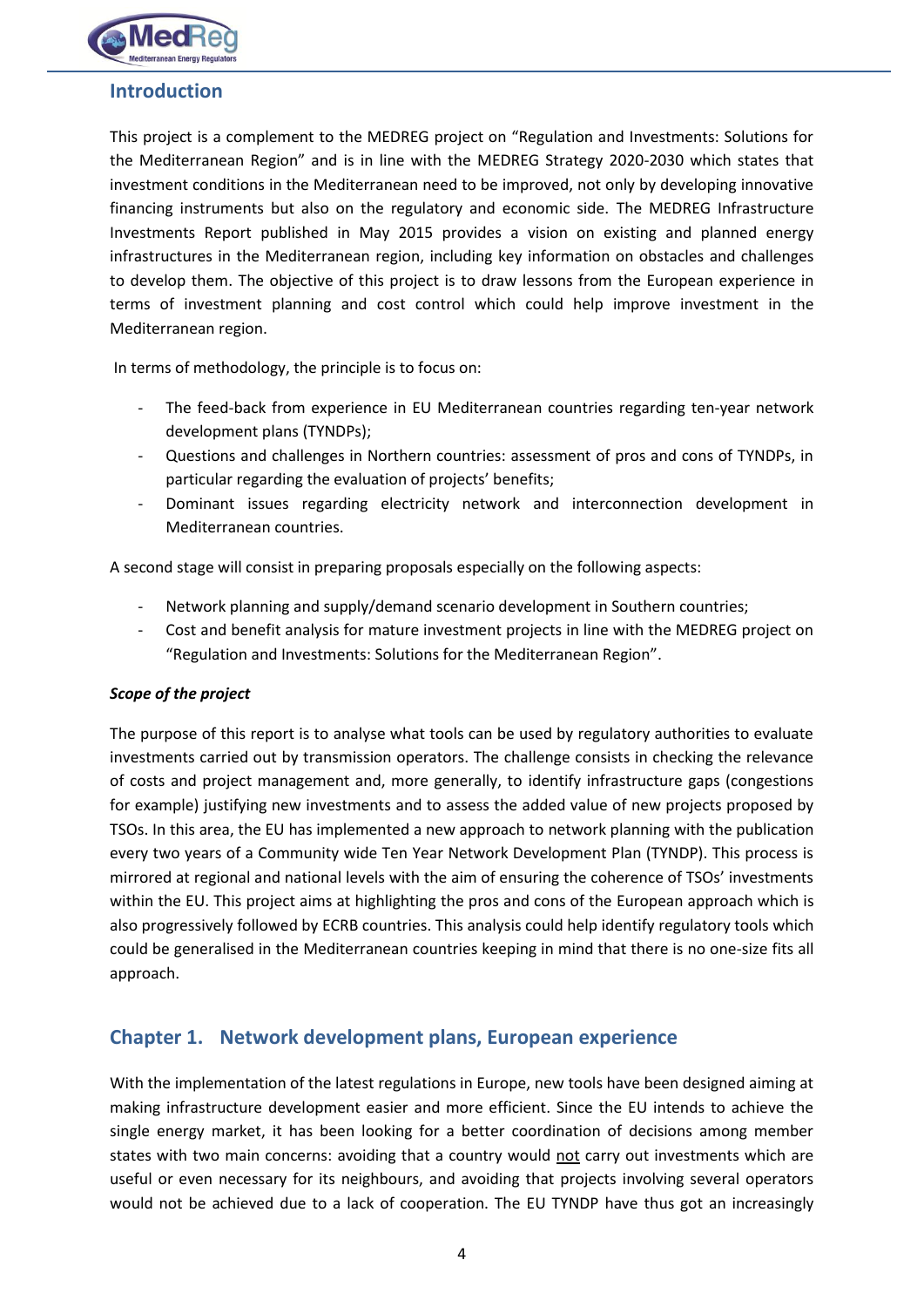

important role as the main coordination tool between the European TSOs. It is expected to deliver, every two years, a vision of mid to long term system development and a shared methodology to assess the value of potential investment projects.

#### <span id="page-4-0"></span>**1. Investment in electricity systems, recent dynamics**

The electricity chain is made of several different kinds of complementary elements that allows to bring power from the various generation means down to the final consumers. Electricity systems are thus combining physical assets (power stations, cables, converters, etc.) and coordination means, namely information systems which help ensure that production fits demand at any time. In noncompetitive systems, the management of the electricity chain is, in general, centralised both in short and long term. That means that a single entity is responsible for allocating efficiently the energy flows, in particular by regulating generation according to location, volumes and potential network constraints. In a longer term, this entity contributes to identifying and managing investments by determining where new assets are needed. In many countries, all these activities were operated by vertically integrated monopolies. In Europe, distribution was often operated by local companies while most of the upstream parts of the chain (production and transmission) were operated by a single company at a national or regional level. In such cases, electricity systems were considered as a tool serving energy policy choices. France well illustrates this with the development of nuclear power at large scale, which was allowed by the monopoly of EDF.

In the European energy legislation, the directives adopted since 1996 aimed at developing competition in electricity markets, thus radically modifying the structure and functioning of the power industry. Two dynamics have been at stake for the past two decades:

- The implementation of third party access to essential facilities, namely network infrastructures;
- The development of cross-border interconnections to help create a single European electricity market.

Competition development led to splitting the electricity chain among different activities, namely generation, transmission and distribution. The three successive legislative packages have consisted in unbundling the electricity chain with the priority of ensuring the independence of transmission from production and energy commercialisation. The third directive in particular, requires the transmission operators to be fully independent in terms of management and investment decisions. As a consequence, generation and transmission cannot be jointly developed since decisions to develop additional power generation should result from decisions of companies competing in the market.

In sum, liberalisation has led to de-centralised investment decision-making, thus requiring the TSOs that they adapt the transmission system to the needs of the market in a non-discriminatory way. Concretely, investment decisions from TSOs have to be based on an aggregated perception of the future evolution of the various elements of the electricity value chain (se[e Figure 1\)](#page-4-1) including:

- the identification of existing congestions within the national systems and at borders;
- The necessary developments of infrastructures according to the future development of demand and supply;
- <span id="page-4-1"></span>The development of an integrated market, requiring the interconnection capacities between Member States to be increased.

#### **Figure 1. The electricity value chain**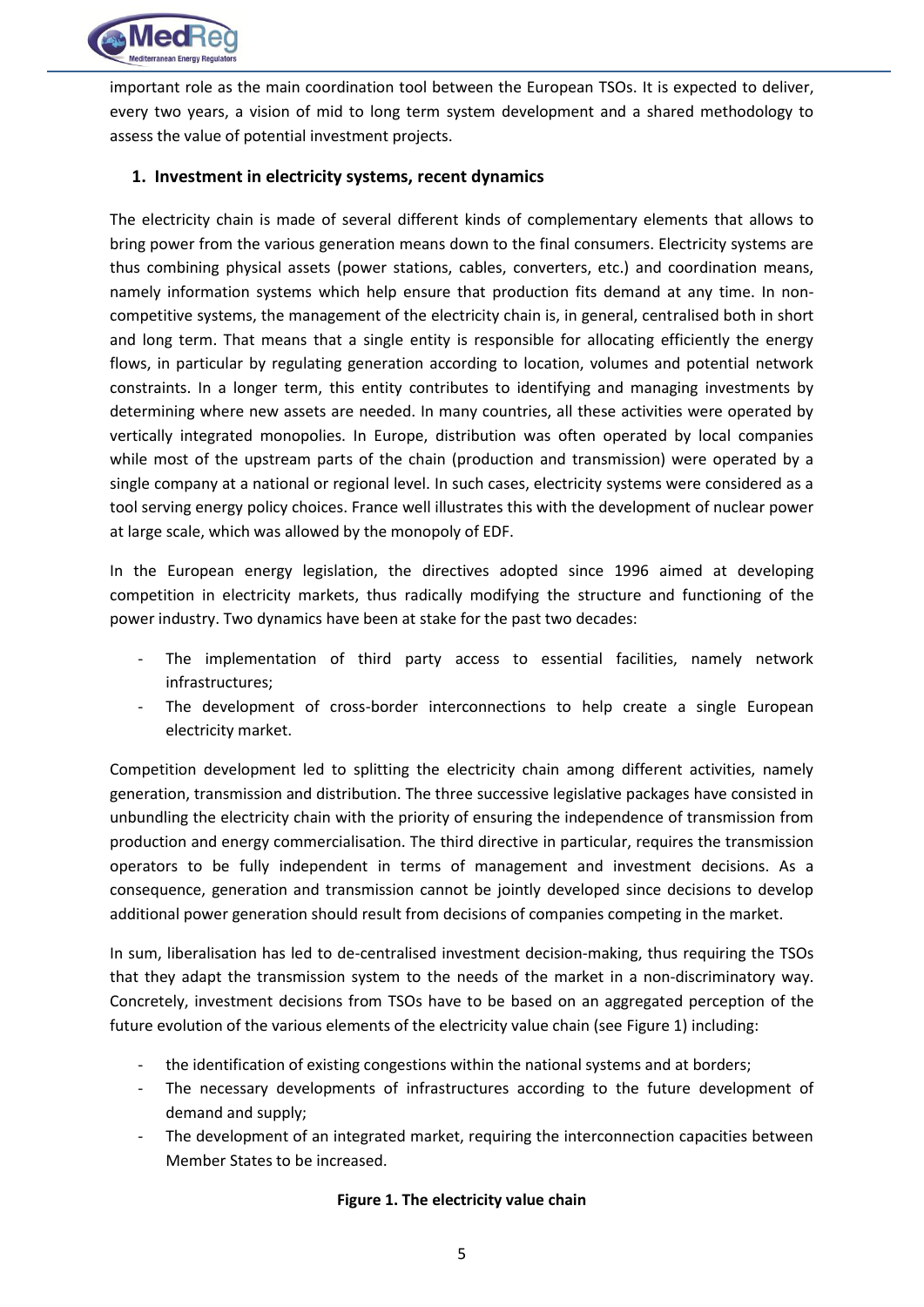



Behind investment planning, it is necessary to develop scenarios which help identifying the need for infrastructure development. The scenarios summarise the three dimensions mentioned above, but also refer to energy policy orientations. The supply/demand scenarios allow evaluating different interconnection capacity scenarios and elaborate cost and benefit analyses to judge the relevance of projects.

#### <span id="page-5-0"></span>**2. Generic steps of investment in electricity infrastructures**

Investment in electricity infrastructures is a complex task which has to be included in a long time frame. Project development is a several year process which starts by the identification of a need. This need can come from the inclusion of new generation, internal problems of congestion, demand development or increase of interconnection capacity. In this respect, the market design can be an important parameter as in the EU, where there is a clear objective to develop cross-border market integration. The aim is to facilitate energy flows between Member states to move from national markets to a single European market and, thus, enlarging the choice for consumers and reinforcing security of supply through international solidarity. Cross-border investments are particularly challenging because they require a very good international cooperation at all steps, from the design phase to the commissioning.

The [Figure 2](#page-6-2) summarises the successive steps of an investment process, considering that, among the tasks, permitting and financial closure are important aspects which impact both the timing and the technical choices. Since there is at least seven years between the identification of a need and the commissioning phase and assets have a very long life duration, the analysis of the likely evolution of market trends is crucial. Investment decisions have to rely on scenarios reflecting the possible trends on supply and demand and, in well-developed competitive markets, trends on future market prices. Investment plans are supposed to gather all the relevant information to identify the additional needs for infrastructures, to select projects as well as determining their value.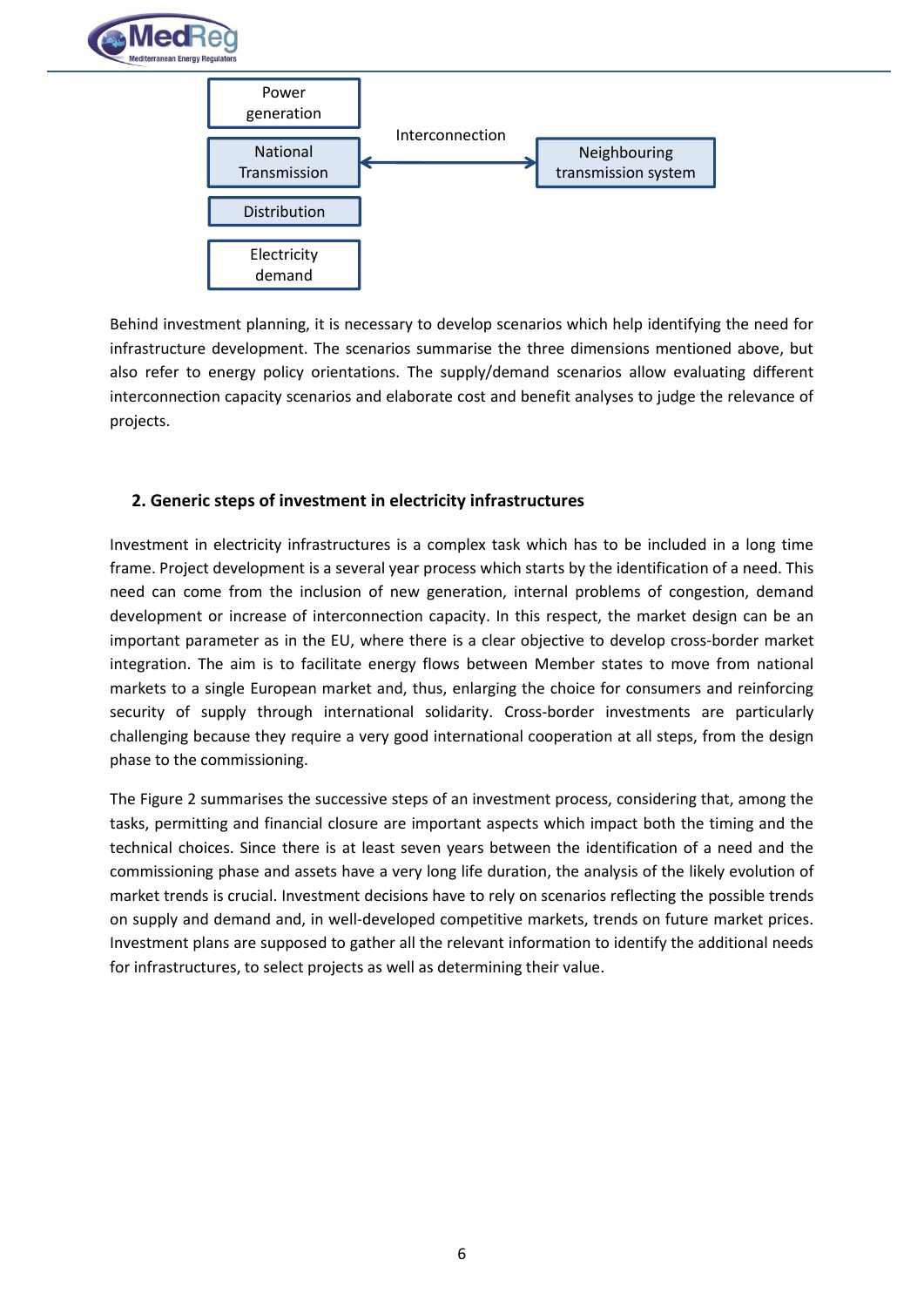<span id="page-6-2"></span>

**Figure 2. Investment process**



#### <span id="page-6-0"></span>*a. Regulators' role in investment in the EU*

Electricity systems have to be split between the regulated and the competitive activities. Transmission is regulated, which means that activities of TSOs are subject to the control of regulatory authorities. Regulated activities see their costs covered through tariffs of use of the infrastructures, these tariffs being either directly determined by regulators or determined by TSOs under the scrutiny of regulators. As far as investment is concerned, any new asset opens a right for cost recovery and remuneration of invested capital. The role of regulators is thus to control that costs are efficient, i.e. they correspond to costs of an efficient operator (investment is needed, costs are reasonable and project is delivered in due time). Regulators are also involved in investment planning processes, checking in particular that TSOs' investment plans are aligned with the general interest and are nondiscriminatory. They have to check that national and European investment plans are coherent. Regarding cross-border interconnections, another aspect relates to the evaluation of investments based on scenarios of supply and demand as well as the assessment of the potential value of new investments. In this respect, when electricity price is an important variable used to assess the value of projects, the way transactions are organised and prices are formed, namely the "market design", is very important. That concerns notably the relationship between the evolution of generation capacity and of transmission capacity, and their influence on mechanisms such as "market coupling".

#### <span id="page-6-1"></span>*b. North-South differences*

In the European Union, electricity systems are highly meshed and may be considered as relatively mature, meaning that supply and demand match to a large extent in a context of low growth of consumers' needs. As a result, infrastructure development mainly consists in reducing congestions and developing cross-border transmission capacity, with the objective of achieving the single electricity market and allowing the large scale integration of renewable energy sources. In Southern and Eastern Mediterranean countries, the context is generally significantly different: electricity need grows at a high pace and interconnections' role remains very limited, as shown in the MedReg investment report and the MEMO report. In addition electricity systems' management is often centralised, with a single company operating national systems from production to distribution. This organisation looks similar to the past European one, which rationale came from the strong increase of demand and, thus, giving priority to large investments upon issues like economic efficiency. Besides, the implementation of EU legislation in each Member State leads to splitting electricity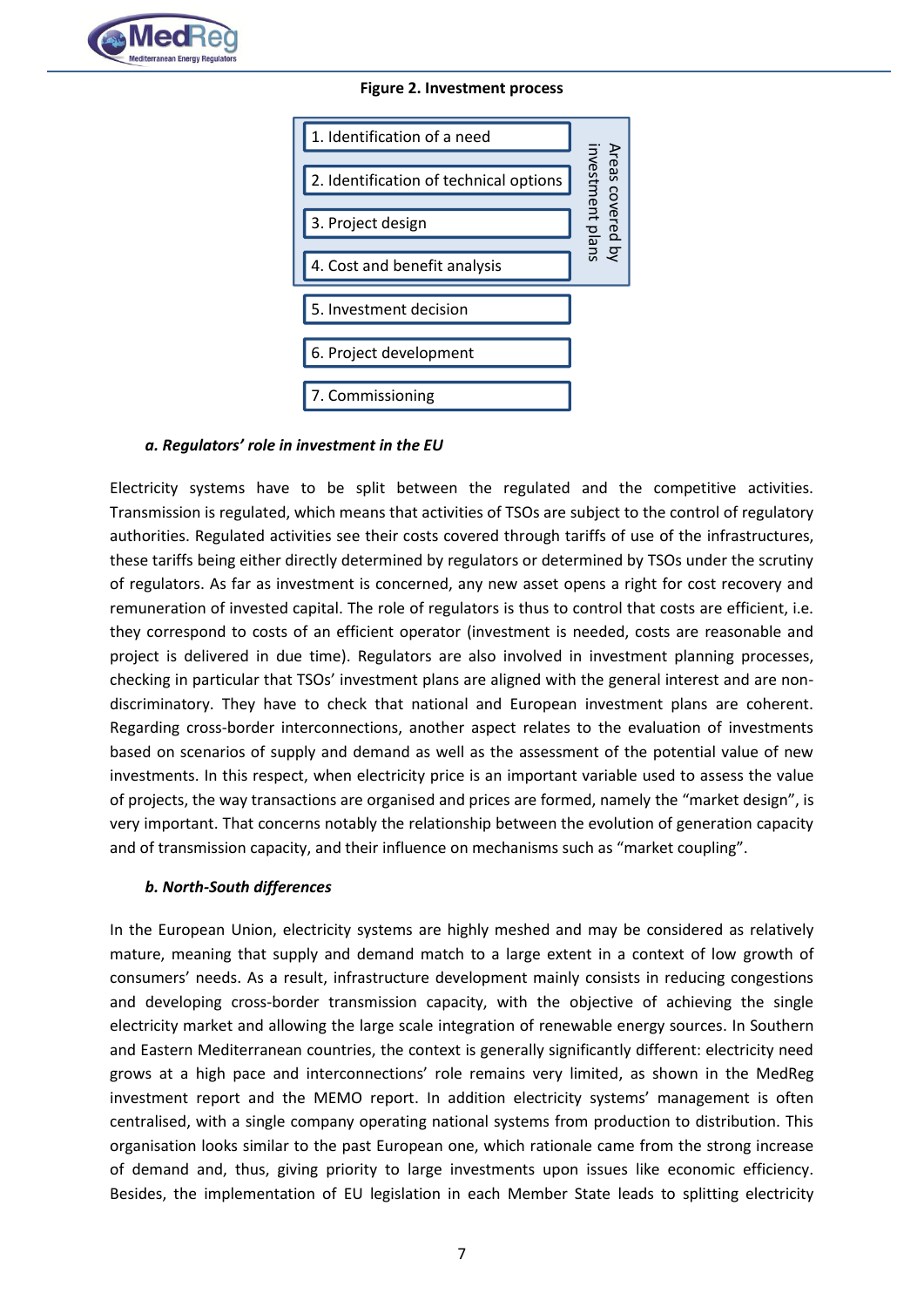

companies between network and commercial activities. In this perspective, decisions regarding the development of production and transmission are supposed to be taken separately. However, from a regulatory perspective, the validation of investments will require evaluating their accuracy in terms of technical relevance and cost levels. Regulators have to check that investment proposals are efficient, which could involve assessing the potential complementarities with neighbouring countries and looking at properly combining generation and transmission when relevant.

In the EU, the European and national investment plans include market mechanisms within the evaluation of investment needs (simulations of wholesale price formation is a key input).

In southern and eastern Mediterranean countries, when power exchanges are not developed, the evaluation of projects cannot be based on market prices. Alternative approaches should thus be developed including security of supply or substitution effects between power generators. The concept of TYNDPs could serve a rigorous determination of investments and determining a hierarchy between projects to focus in priority on investments delivering the highest value.

#### <span id="page-7-0"></span>**3. Ten year network development plans, EU legislation**

The current European approach to investment planning is based on the third legislative package, later completed by the Infrastructure Package (Regulation 347/2013). The legislative framework delivers important guidelines for the energy market, including methodologies to evaluate investments in a pan-European perspective. The current European legislation combines the TYNDP (published every two years) and yearly national infrastructure development plans. These plans have to be coherent in terms of projects and data/information

The directive 2009/72/EC deals essentially with national TYNDPs. In its article 22.1, it states that "*every year, transmission system operators shall submit to the regulatory authority a ten-year network development plan based on existing and forecast supply and demand after having consulted all the relevant stakeholders. That network development plan shall contain efficient measures in order to guarantee the adequacy of the system and the security of supply." "The ten-year network development plan shall in particular: indicate to market participants the main transmission infrastructure that needs to be built or upgraded over the next ten years; contain all the investments already decided and identify new investments which have to be executed in the next three years; and provide for a time frame for all investment projects*."

At a national level, when elaborating their ten-year network development plan (TYNDP), the TSOs shall make reasonable assumptions about the evolution of the generation or supply, consumption and exchanges with other countries. It also states that the regulatory authorities shall consult all actual or potential system users on the TYNDP in an open and transparent manner. The regulatory authorities also need to examine whether the ten-year network development plan covers all investment needs identified during the consultation process, and whether it is consistent with the non-binding Union-wide TYNDP. The regulatory authority shall also monitor and evaluate the implementation of the ten-year network development plan, and approve it.

According to the EU regulation 714/2009, the ENTSO-E (The European Network of Transmission System Operators for Electricity, established by this regulation) shall adopt and publish a Union-wide network development plan every two years. The Union-wide network development plan includes the modelling of the integrated network, scenario development, a European generation adequacy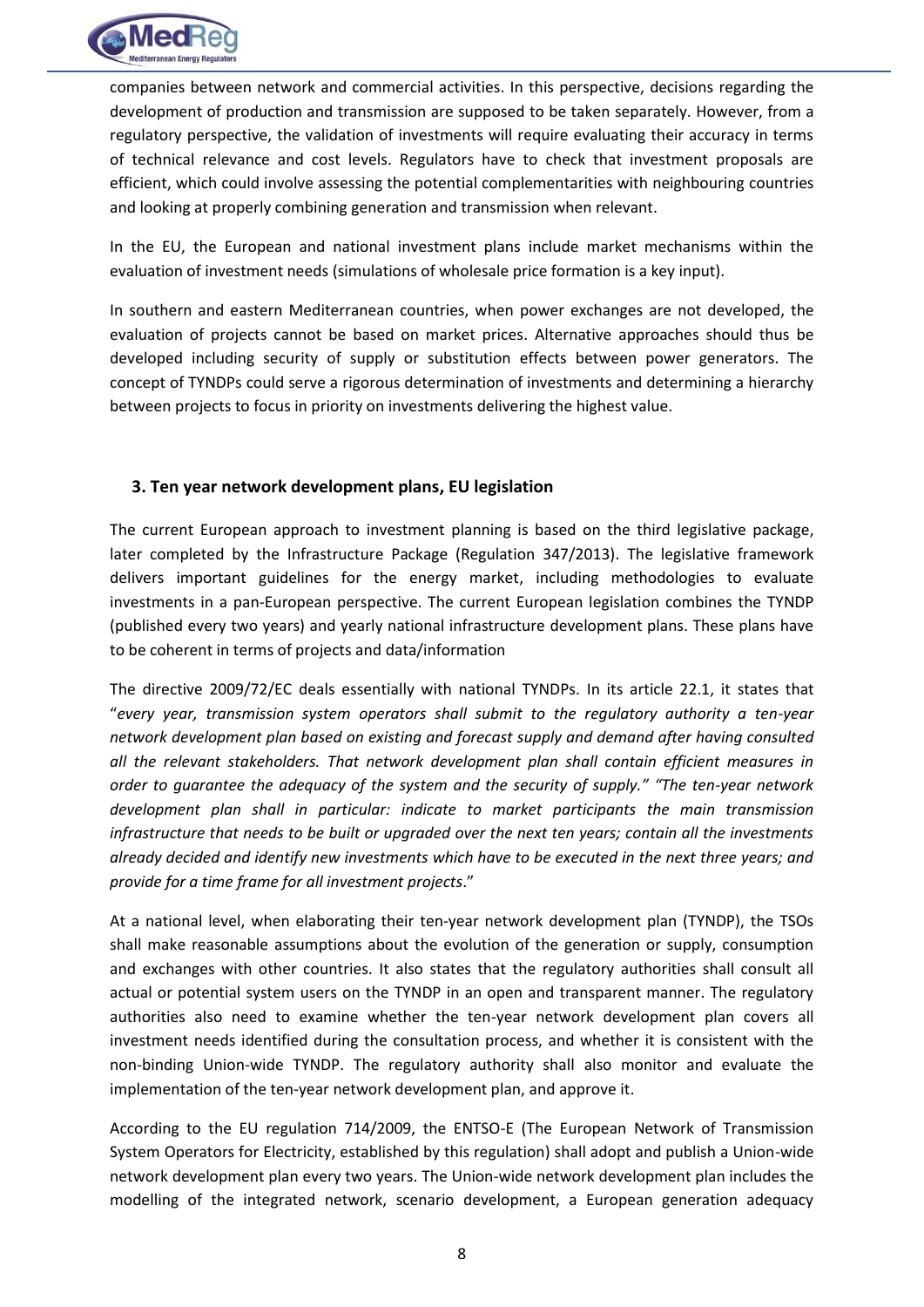

outlook and an assessment of the resilience of the system. This plan must build on national investment plans and, regarding cross-border interconnections, on the reasonable needs of system users and integrate long-term commitments from investors. It must also identify investment gaps, notably with respect to cross-border capacities.

A particularity in Europe was the setting up of the Agency for the cooperation of energy regulators (ACER) in 2011, in which all EU regulators play an important role. With regard to investment ACER delivers an opinion on the national and European TYNDP in order to ensure consistency and may make recommendations to the regulators and ENTSOE. Moreover, ACER "should contribute to the implementation of the guidelines on trans-European energy networks and monitors the implementation of these guidelines".

#### <span id="page-8-0"></span>**4. Lessons from the latest ENTSOE's TYNDP**

The most recent EU wide network development report was published by ENTSOE in December 2014. The 2014 TYNDP has led to many debates in terms of methodology, which was largely due to a new role: assessing the benefits of projects candidate to be considered as "Project of Common Interest". This category has been created by the guidelines on trans-European energy networks adopted in 2013. A particular attention was thus given to the supply and demand scenarios used to determine the value of projects, in a context where the trends have been revised downwards because of the economic crisis and the improvement of energy efficiency. The question about the trust in scenarios is at the heart of the current developments within ENTSOE, which is preparing the simulations for the 2016 TYNDP.

#### <span id="page-8-1"></span>*a. Methodology*

The existing framework splits the responsibilities between different actors and makes them work together through different steps. Community-wide development plans are combined with regional plans offering a better granularity and highlighting in particular regional specificities, and national development plans (NDP). TSOs make their NDP considering demand and supply evolution on one hand, existing and planned investments on the other hand. NRAs check the national development plans and make sure they are consistent with the European plan, which ENSTOE draws by considering Member States projections. There is a continuous dialogue with the market. This scheme requires a high-level of coordination, both at national and European level, and aims at ensuring the coherence of TSOs' investments across the EU. It requires sharing some common objectives and the support of strong institutions.

The network development plan encompasses several dimensions, being both a report on the current and future state of the network and a prospective tool exploring the possible futures of the energy system through different scenarios. Network studies analyse the network ability to support future energy flows. TSOs select some hours which represent a critical state of the system and make a network review. Each network review is then featured by its technical robustness, the losses observed, its flexibility and its contribution to the capacities increase. The analysis combines the current status of the network and the possible new investments, with their different characteristics (which can include inter alia the location, technical features, possible commissioning date, estimated cost range…). The report depicts visions of the network at a horizon of 3 years, 10 years and 15 years and potentially even more.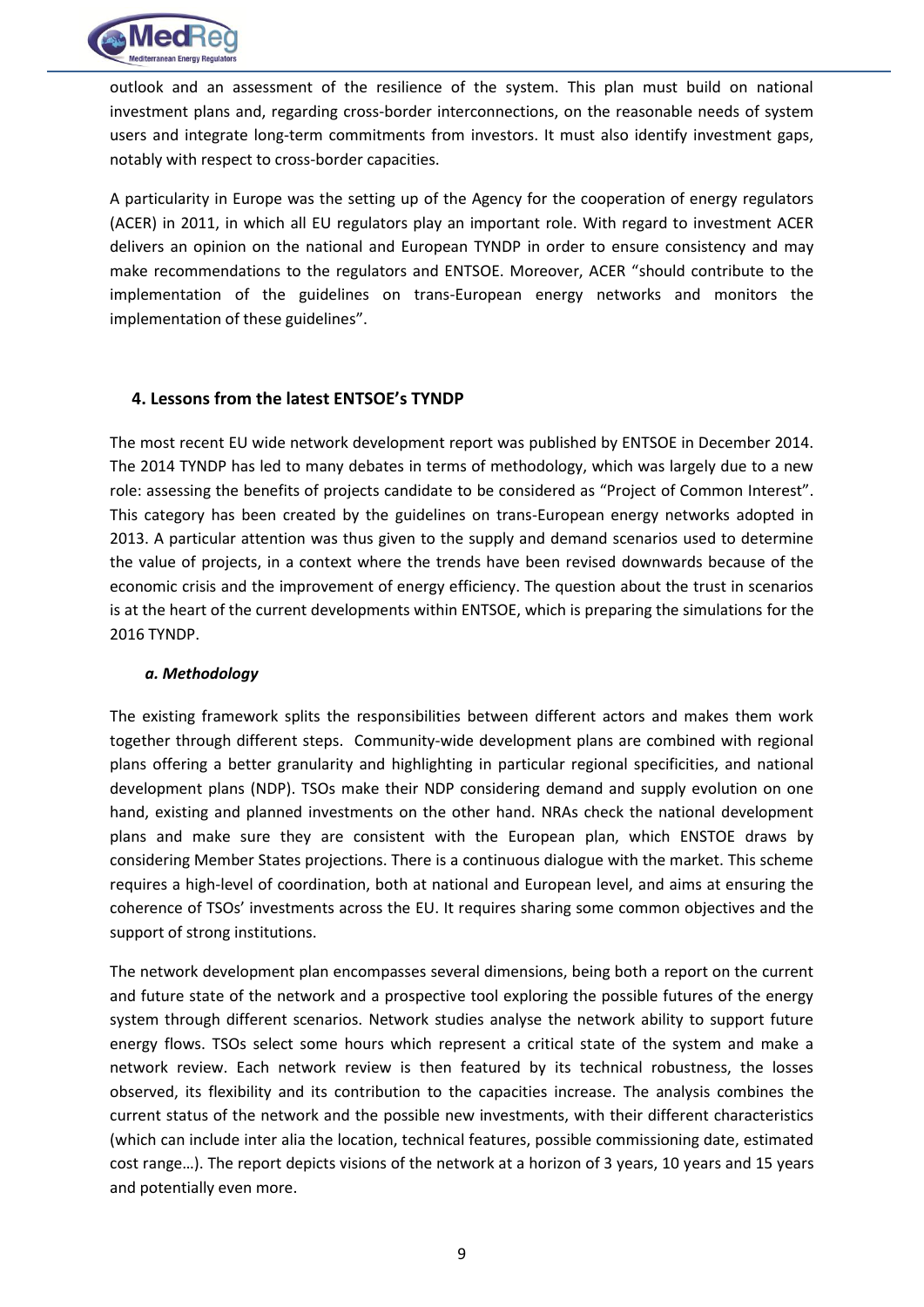

In the latest version of the TYNDP, ENTSOE has developed 4 scenarios based on different energy policy orientations. These scenarios and simulations have been used in the evaluation of projects.

#### <span id="page-9-0"></span>*b. The role of scenarios in the 2014 TYNDP*

The scenarios used by ENTSOE have been built in order to encompass possible futures, the time horizon chosen being 2030 in the TYNDP 2014. ENTSOE's scenarios have been developed in collaboration with stakeholders in order to cover a large scope of possible trends. In that sense, as stated in the 2014 ENTSOE TYNDP, "*the Visions are less forecasts of the future than selected possible extremes of the future so that the pathway realized in the future falls with a high level of certainty in the range described by the Visions*".

These visions have been differentiated accordingly to two axes:

- The trajectory toward the EU Energy roadmap 2050 which targets a strong increase of RES and of energy efficiency: two scenarios (visions 3 and 4) assume a regular pace from now until 2050 towards the energy roadmap objectives while two others (visions 1 and 2) assume a slower development of RES before an acceleration after 2030 in order to meet these objectives.
- The consistency of the generation mix development strategy: two scenarios (Visions 1 and 3) are based on a bottom-up approach, which consists in the collection of scenarios built by national TSOs based on national energy policies and national specificities. The two other scenarios assume a top-down approach, namely more optimised approach at a European level.

These two axes raise two fundamental questions in Europe. The first axis acknowledges the very ambitious European objectives, in terms of renewables development, energy efficiency or carbon mitigation. These objectives can be met via different ways, which leads to some uncertainty regarding the intermediate 2030 steps, thus justifying the combination of several scenarios. The second axis represents the degree of cooperation between countries. Even if this axis still lacks of a clear definition in the TYNDP 2014, it highlights the difficulty to formally include coordination within the definition of national energy policies (in terms of security of supply, way to meet European objectives…) and the role that the network has or can play in order to facilitate this cooperation.

ACER acknowledged in its opinion on the TYNDP 2014 the utility of different scenarios to better represent the possible evolution of the energy system. However, using different scenarios when assessing the relevance of a project raises the question of how to deal with different results: what is the most relevant one? A conservative approach would only consider investing in the case of a positive return for all scenarios. A probabilistic approach would give a ponderation of the scenarios according to their probability of realization, but determining probability of occurrence is largely subjective. The choice made by the European Commission for the selection of projects of common interest in 2015 has been to only retain two scenarios (vision3 and 4) which are said by ENTSOE to be compliant with the European objectives set by the European Commission for 2050<sup>1</sup>.

#### <span id="page-9-1"></span>*c. The debates on scenarios*

**.** 

Others approaches could be possible. The fundamental question is how to make the best investment decision, in other words how to maximize the likelihood that selected projects actually add value for

 $1$  The way two different scenarios are said compliant with the same objectives is not explained by ENTSOE.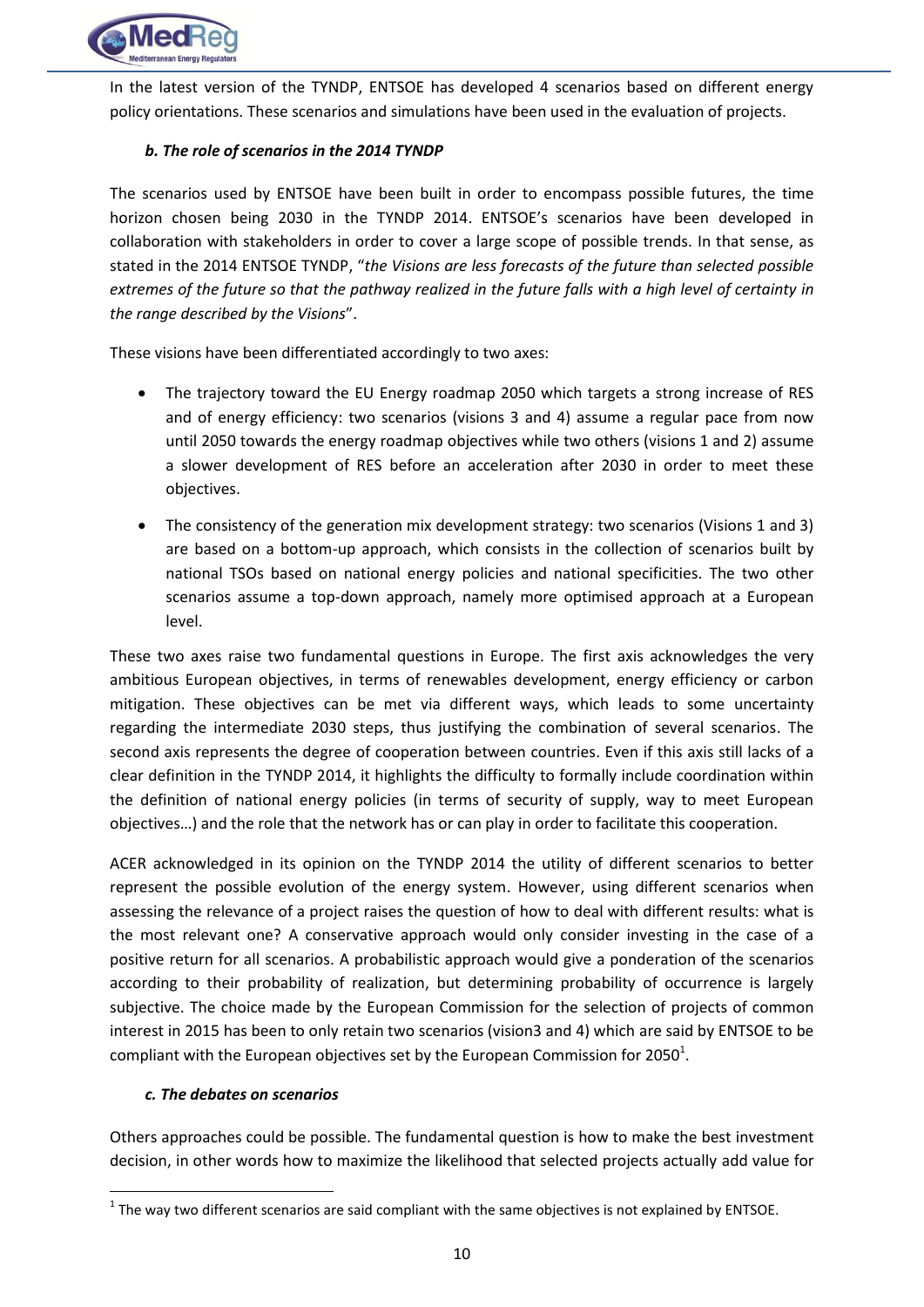

the community in a highly uncertain future. Two main dimensions are questioned here: the quality of the scenarios and the way the decision is made. These two questions are linked in some way, as the decision should be based as far as possible on the less subjective part of the scenarios. As it is very difficult to forecast energy prices in the future, the analysis should give a predominant importance to the physical flows justifying the investments, focusing for example on the complementarity of generation means. Price differentials should be kept as a means to compare scenarios while never forgetting that they result from the design of market retained as assumption (capacities markets, mechanism of subsidies assumed for renewables energies...).

The quality of scenarios has been largely debated in the ACER's opinion on the TYNDP 2014. Numerous weaknesses of the scenarios result from the difficulties to anticipate what the degree of integration of national policies in Europe will be, and the role interconnections should play to facilitate this integration. For example, the existence of production overcapacities has been acknowledged in almost all scenarios of the TYNDP 2014. These overcapacities can in part be explained by the methodology retained in the TYNDP, which assumes that each country has enough capacities to cover its consumption. However, interconnections have a major role to play in the way countries cover peaks of demand and thus assure a good level of security of supply. Hence, there is a recursive process between assessing a good level of interconnections and defining a set of assumptions on production which needs to be clarified.

Another important question for the coordination of investments in production and networks assets is the arbitrage between both decisions. The large scale development of renewables exacerbates the need to arbitrate properly between investing in transmission in order to reduce the surplus of energy in one location, and investing locally in production if transmission is too costly. This is crucial to avoid that the TYNDP selects in priority transmission projects resulting from the foreseen development of production without affecting the costs of such reinforcements to the assets which would trigger them. In the 2014 TYNDP, the way the costs of the reinforcement of the networks are taken into account in scenarios assessment has not been explained. This question is central when assessing the credibility and the costs associated with scenarios presenting a large increase of renewable energy production. In the TYNDP 2014 for example, the locations of possible renewable generation sources were too vague in scenario 4 to allow carrying out network studies, thus reducing the credibility of this scenario. More generally, assumptions used to build the 2014 TYNDP were not transparent enough. The result was that interpreting the numerical estimations of collective benefits in various scenarios was very difficult.

Nevertheless, the TYNDP is a process in constant improvement. During the preparation of the 2016 TYNDP, ENSTOE has insisted on the importance of understanding the outputs of the TYNDP. It thus elaborated a sequential approach that allows assessing the cross effects of some changes in terms of generation and interconnection (recursive process between markets studies and network studies) instead of a tool functioning like a "black box". This serves the need for transparency, which is essential when making an investment decision. The TYNDP 2016 include several improvements concerning, notably, the relations between bottom up and top down scenarios, peak load shaving, the allocation of renewables in Europe in order to take into account the best location to produce and optimization of thermal power plants to avoid overcapacities taking into account the contribution of interconnections. The TYNDP 2016 also sees the introduction of a best estimate scenario at five years, which should reduce the uncertainties attached to the evaluation of projects.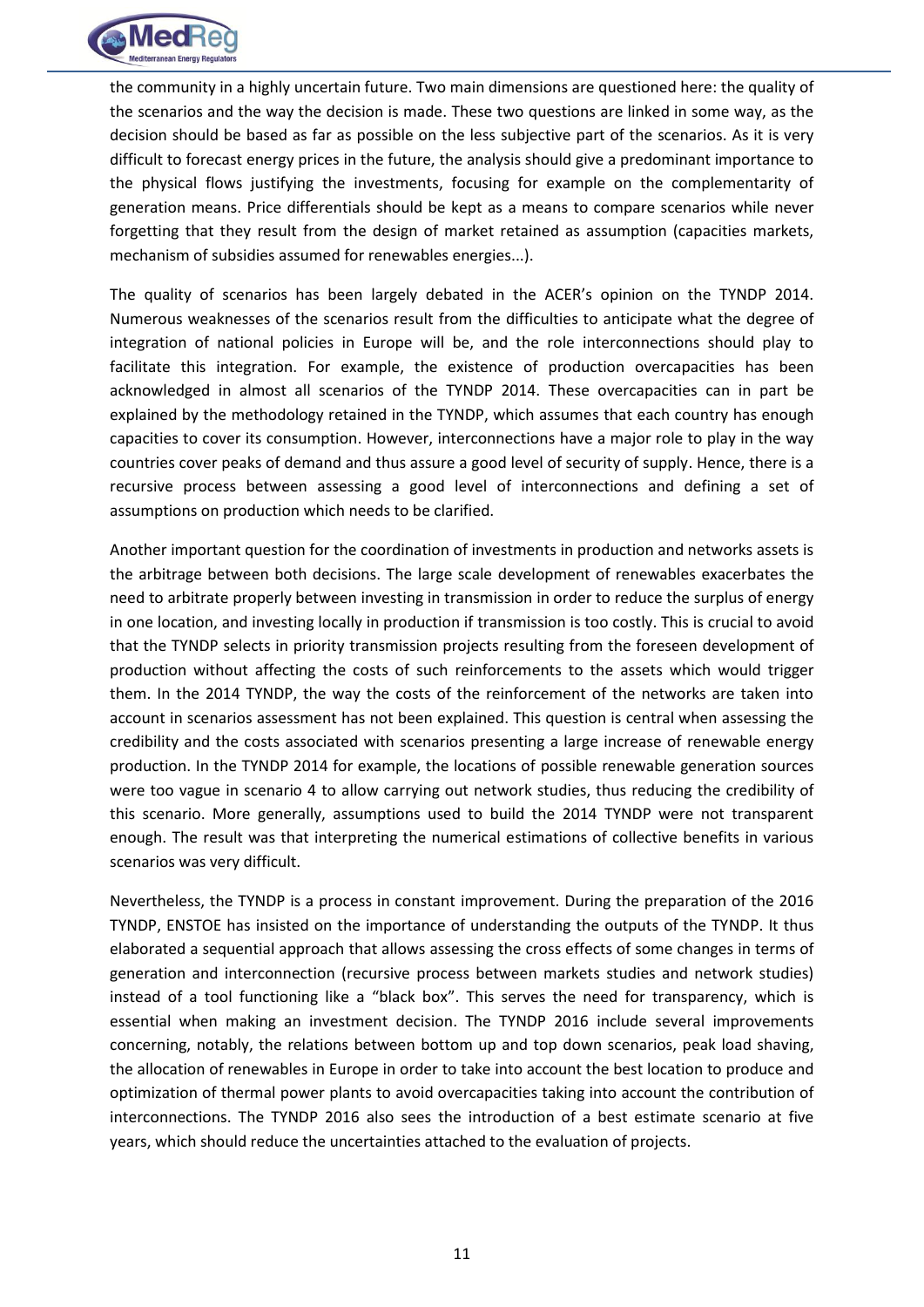

# <span id="page-11-0"></span>**Chapter 2. Case studies**

#### <span id="page-11-1"></span>**1. France**

Following the transposition of the EU directive 2009/72/EC, the energy legislation in France obliges the French TSO, RTE, to elaborate every year a ten year network development plan, which is indicative and non-binding. The French energy code stipulates that it should be established on the basis of existing supply and demand as well as reasonable assumptions regarding the development of production, consumption and exchanges at cross-border interconnections. The national TYNDP also builds upon regional analyses relating to the inclusion of renewable energy sources and the results of the process driven by the Ministry of energy called "*programmation pluriannuelle de l'énergie*". In sum, this exercise is essentially based on the assessment of the physical developments of the French electricity system taking into account orientations of energy policy. It aims at identifying capacity gaps and congestions which should be eliminated.

Concretely, the principle is to gather all the relevant information allowing TSOs and market players to make appropriate investment decisions in a system where the TSO does not have a direct influence on producers' decisions. The objective is to promote cost-effective investments. Thus, the TYNDP is used to steer the discussions between the regulator and the TSO; data provided by the TSO indeed has to be challenged to reduce the potential asymmetries of information. The scenarios are used as an indication of possible evolutions of the system, but are only considered as a decision tool among others. Recent experience has shown, for example, that demand forecasts had to be revised downwards regularly.

#### <span id="page-11-2"></span>*a. Reference scenarios*

The network study realized on a 15/20 years prospect aims at ensuring that the decisions made goes along with long term concerns. The analysis regarding the 10 years horizon considers the priority developments. Projects are referenced so that market participants are aware of *possible* projects, but all projects included in the ten-year network development plan will not necessarily be implemented. In addition, in France, the electricity TSO publishes a 3 year development plan, which includes the projects which will be implemented on the short-term. This study makes sure the project is adapted to the needs and provides a forecasted implementation date.

The future of the energy system is modelised through different scenarios, which are designed by using different hypothesis for the key variables of the energy system (power demand, generation mix, energy costs…). These scenarios allow evaluating the benefits that new projects could bring, and how these evaluations vary under different hypothesis. The results are also provided in the development plan. These scenarios need to be compliant with EU energy policy goals. In practice, RTE uses the scenarios provided by ENTSOE, with sometimes a few adjustments to test different developments in neighbouring countries.

#### <span id="page-11-3"></span>*b. The role of the regulator*

Legally speaking, CRE has to provide an opinion on RTE's ten year development plan once it is finalized; verifying in particular that it actually covers the investment needs, but does not have to be formally involved in the preparation of the development plan. In practice, CRE services are involved at working level, with regular exchanges with RTE's team, providing provisional views early in the drafting process. This interaction allows CRE to be aware of various methodological aspects and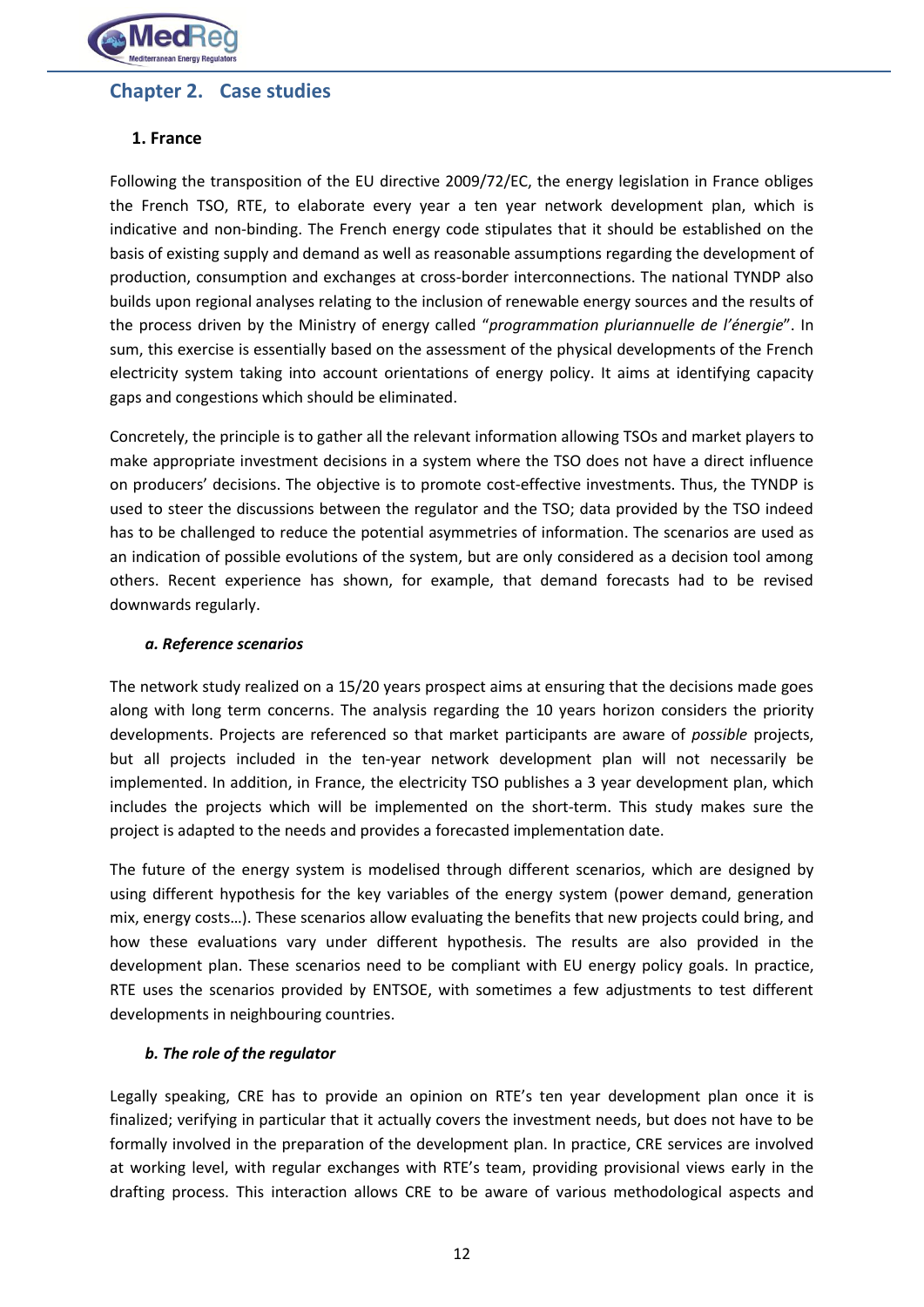

feeds the CRE opinion on recommendations to be implemented in the next development plan. In this exercise, CRE challenges all the aspects of the plan, including the assumptions behind scenarios, the modelling methodology, the projects presented (do they deal with the relevant constraints) and the consistency with the Union-wide ten-year development plan (methodology, hypothesis). The regulator is also required by law to consult network users. CRE takes due account of stakeholders' responses to check whether the plan correctly reflects actors' needs. If needed, the regulator can ask more detailed studies or results, including outside the development plan process.

In France, for major projects, the regulator can carry out its own analysis (possibly with the help of external consultants) of the estimated costs and benefits of a project, thus checking that the benefits indeed exceed the costs. The regulator tests the different projects according to different scenarios of supply and demand as well as different network configurations.

#### <span id="page-12-0"></span>*c. Approval of projects and implementation*

The analysis and decision-making process leading to an investment includes several additional steps, which allow for a deeper understanding of a given project, compared to the broader overview of possible projects presented in the development plan.

The way the implementation is finally approved can vary: in electricity, every year, the regulator approves the annual expenses of the TSO (for all projects at the same time), and incentive schemes for major projects can be granted on a case-by-case basis. The incentive schemes consist in deciding that a project deserves a specific additional remuneration of capital expenditures. In general, these projects increase interconnection capacities and are considered as a priority. This additional remuneration is generally capped and only applies to "efficient costs", to steer investors to an efficient project management. Penalties can also be considered in case of undue delay.

During the implementation, although the regulator does not intervene directly in the operational decisions, it monitors the progress made and the costs incurred. After the commissioning of the project, the regulator checks whether the incurred costs can be considered as the costs of an "efficient TSO", and therefore how the TSO should be remunerated. When an incentive scheme is granted, the regulator also takes into account the actual parameters to determine the TSO's remuneration.

#### <span id="page-12-1"></span>**2. Italy**

In Italy, the electricity transmission service is a state monopoly granted to the TSO by the **Ministry of Economic Development (MED)**, which is the subject in charge for the electricity system security.

Since 2004 Terna, the Italian TSO, operates according to the ownership unbundling regime, certified by **AEEGSI**, the **Italian National Regulatory Authority**.

The Italian Network Code concerning transmission, dispatching, development and network security, sets forth the objectives pursued by Terna, such as operational security, reliability, efficiency and supply continuity. The adequate development of the Transmission National Network (TNN) is one of the means to achieve those goals.

According to the legislative decree (93/11) transposing in the Italian legislation EU directive 2009/72/EC, electricity market scenarios on a 10 years' time span are defined by MED coherently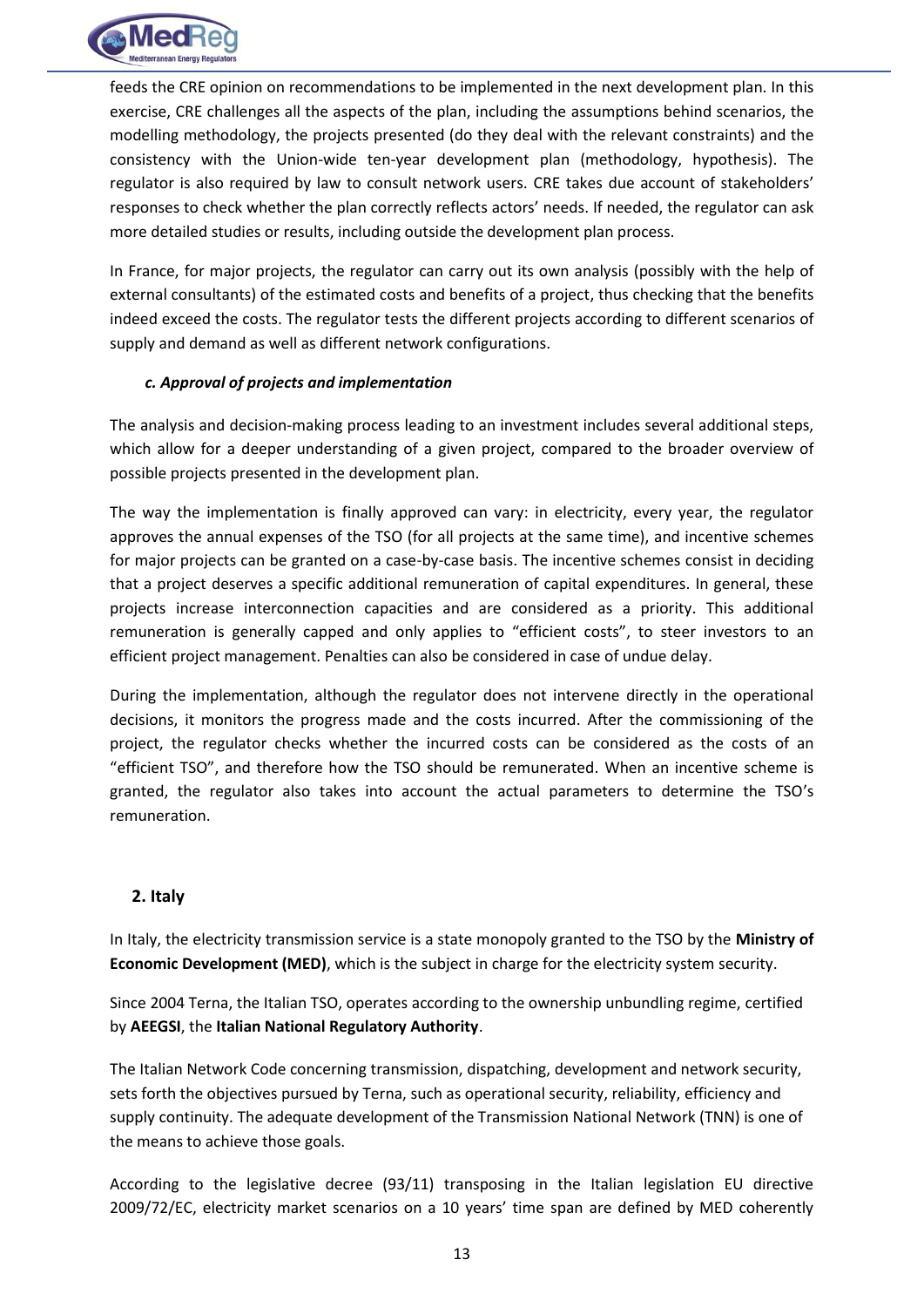

with the National Energy Strategy (NES) elaborated by the Government. Sound renewable sources development (target at 2020: 35%-38%; target at 2050: 60%) and full integration of the Italian market within the pan-European market are two of the main objectives set out by the NES. Based on electricity demand forecasts, the abovementioned scenarios are used by MED to assess the need to develop transmission infrastructures.

Within the 31st January of each year, Terna submits to MED a TYNDP for approval. In order to approve this plan, MED has to take into account the opinion of affected Regions and the assessment carried out by AEEGSI on the basis of its own valuation criteria and of the results of a public consultation procedure. AEEGSI is in charge of monitoring the implementation of the TYNDP and can impose to Terna to put in place investments foreseen in the plan but not yet realized.

The TYNDP pinpoints transmission infrastructures to be built up or reinforced in order to cope with existing and expected criticalities and grid congestions.

Moreover, Terna each year submits to MED, AEEGSI and the Regions a report on the state of the network, highlighting criticalities and congestions.

#### <span id="page-13-0"></span>*a. TYNDP's structure and elaboration process*

The TYNDP describes the framework, objectives and criteria underpinning the process of network planning at the national and pan-European level and provides also an explanation of forecasted scenarios, priorities and expected results of implementing the plan.

Furthermore, the plan is complemented by the description of the following topics:

- The legal and regulatory framework including the most recent provisions;
- The main occurrences in the electricity system and in the market in the last years;
- The methodology of Cost Benefit Analysis and environmental sustainability analysis applied to the investment projects.

The overarching process followed by Terna to elaborate the TYNDP is arranged in 5 main steps:

- 1. Definition of the objectives (e.g. security and quality of the transmission service, congestion reductions, integration of renewables into the grid)
- 2. Analysis of mid-term and long-term scenarios (e.g. legal framework, strategic targets outlined by the energy policy, energy demand and supply development)
- 3. Identification of development needs (e.g. constraints on renewables to be removed, cross border exchange to be increased)
- 4. Definition of development interventions (e.g. new lines to be constructed, existing lines to be repowered, storage facilities to be installed)
- 5. Final output: list of interventions, Cost Benefit Analysis (CBA), timing, costs and expected results

#### <span id="page-13-1"></span>*b. The role of the regulator*

As previously stated, AEEGSI is tasked with assessing the TYNDP and issuing an opinion addressed to MED.

According to the Strategic Framework for 2015-2018 approved by AEEGSI in January 2015, with regard to infrastructure development two main strategic objectives are pursued: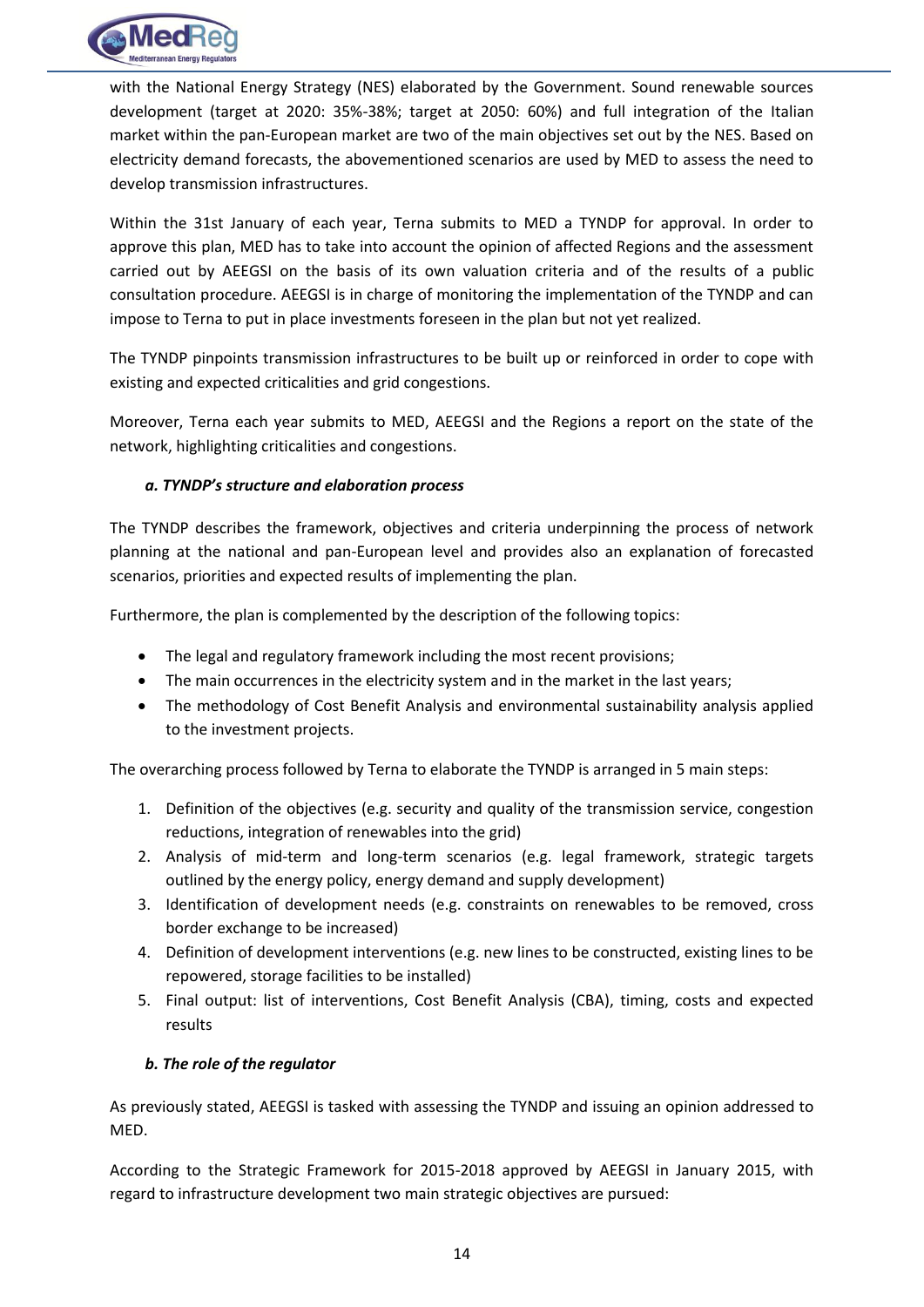

- 1. Harmonization of cross border infrastructure regulation to the European regulatory framework;
- 2. Selective regulation for infrastructure investments.

The latter objective implies that only investments exhibiting systemic benefits and strategic relevance are positively appraised.

Actually, following the market liberalization in 1999, many different regulatory phases occurred. In the first phase (2002-2003), electrical infrastructures were deemed adequate if compared to consumers' needs, and efficiency was the main issue. For this reason price cap regulation was the reference model. In the second phase (2004-2007), the transmission grid needed to be reinforced, as the black out in 2003 made evident. Extra-remuneration based on higher rate of return on invested capital was the main leverage for incentivizing investments. In the third phase (2008-2011), the issue of quality of service has been addressed through pilot projects. Finally, in the fourth phase (2012- 2015) incentive mechanisms have been streamlined, in order to avoid overlapping and to better focus on highly strategic investments.

All in all, while in the previous phases a strong reinforcement of the grid was needed, at the present the major enhancements have been already realized and only specific interventions are required. Since the approach of the next phase will be output-based, new metrics to measure the performance are required and new procedure to assess whether issues have been properly tackled, have to be developed. In this regard, AEEGSI will take into account also the recommendation of ACER on incentives for projects of common interest and on a common methodology for risk evaluation (27 July 2014).

With reference to the specific objectives of network development, it should be noted that cross border interconnections need to be reinforced, as well as some internal critical lines structurally congested need to be repowered. Investments are also required to accommodate the energy from renewable sources, paying mainly attention to the problems entailed by intermittent generation. In fact, installed capacity of wind and solar power plants reached in 2014 about the level of 28 GW, thereby major challenges for the safe management of the grid are expected. In particular, in order to keep power flows duly balanced the TSO is required to have access to new intervention tools such as storage facilities. However, storage facilities are still characterized by high-risk level because their technology is not yet mature. AEEGSI with decision 574/2014 set out some preliminary rules in order to foster the integration of storage systems into the national electricity system.

Furthermore, in order to accelerate the realization of priority infrastructures, AEEGSI put in place an incentive mechanism whereby the TSO is awarded with a premium or has to pay a penalty according to the progress made in implementing each project. AEEGSI verifies periodically the achievement of programmed milestones.

With decision 446/2014 AEEGSI defined criteria and procedures to evaluate structural investments related to Project of Common Interest characterised by high-risk level.

As a general rule, if high benefits for the system as a whole are envisaged, the Italian Authority is keen to support investment projects and to incentivize their realization through additional remuneration with respect to the base case.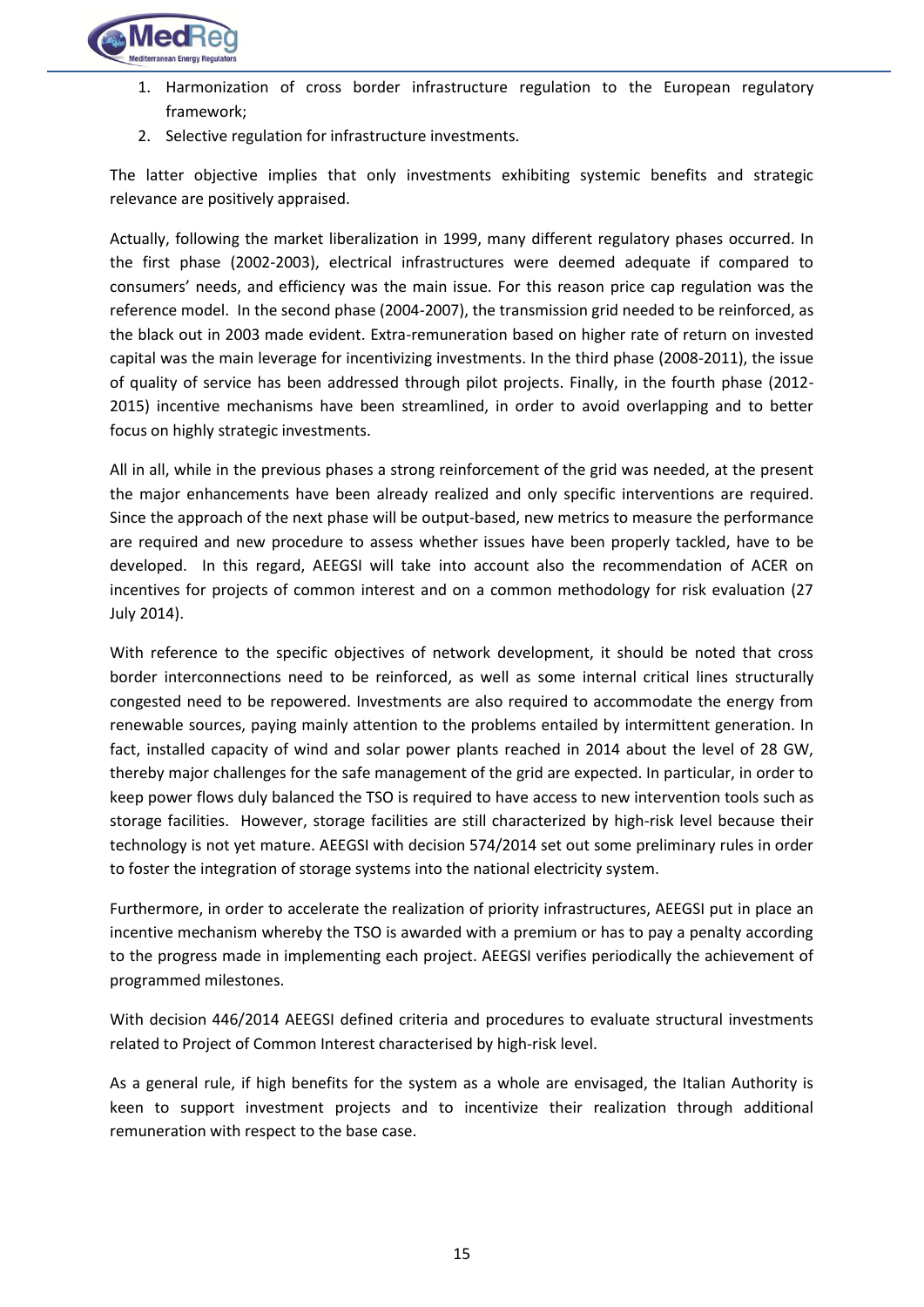

#### <span id="page-15-0"></span>*c. Approval of project and implementation*

Once approved by MED, the TYNDP goes into operation and the related costs are recovered along with all other costs incurred in the provision of the transmission service, according to the tariff methodology set forth by AEEGSI.

As stated by the law, the tariff system designed by AEEGSI has to be "certain, transparent and based on predefined criteria". Furthermore, the tariff system has to promote competition and efficiency, make the electricity service available to all citizens across the country and harmonize the opposite interests of customers and regulated undertakings.

As of 2016, a new regulatory period for the transmission service will start and AEEGSI is carrying out a consultation procedure proposing innovations in regulation.

Currently, the length of the regulatory period for transmission services is 4 years, but AEEGSI is proposing to increase it by 2 years, in order to strengthen the stability of the regulatory framework, to foster the predictability of future revenues and consequently to reduce the risk of long term investments.

With regard to cost recovery, so far a hybrid regulatory approach has been adopted: only operational costs have been subject to efficiency mechanisms (price cap), while capital costs are recovered according to a rate-of-return mechanism. AEEGSI is now taking into consideration the opportunity to switch to an alternative approach based on total expenditure. This way it will be possible to jointly address the efficiency issue and the network development issue.

It is commonly acknowledged that one of the main drivers of the investment decision-making process is the rate of return on invested capital. The methodology so far applied by AEEGSI in all regulated activities is based on the WACC formula; however the parameters entering the formula can differ among activities. The new proposal envisages the unification of all parameters but two: the parameter measuring the specific risk of each activity (the so called beta) and the parameter representing the financial structure (the ratio between Debt and Equity). This way all investment projects will be treated on an equal basis and the remuneration will differ only because of risk considerations (different risk factors).

Furthermore, in the implementation phase particular attention is paid to the respect of the milestones foreseen for each project in the time table.

#### <span id="page-15-1"></span>**3. Spain**

**.** 

The methodology and criteria used to evaluate investments in electricity infrastructure projects is described in different pieces of the Spanish regulatory framework, the most important ones are the following:

- 1. Act 24/2013 of the electricity sector $2$
- 2. Royal Decree  $1955/2000^3$
- 3. Royal Decree  $1047/2013<sup>4</sup>$

<sup>&</sup>lt;sup>2</sup> [http://normativa.cnmc.es/documento.asp?id=LE0000519509\\_20150712.html](http://normativa.cnmc.es/documento.asp?id=LE0000519509_20150712.html)

<sup>&</sup>lt;sup>3</sup>[http://normativa.cnmc.es/documento.asp?id=LE0000062490\\_20131231.html](http://normativa.cnmc.es/documento.asp?id=LE0000062490_20131231.html)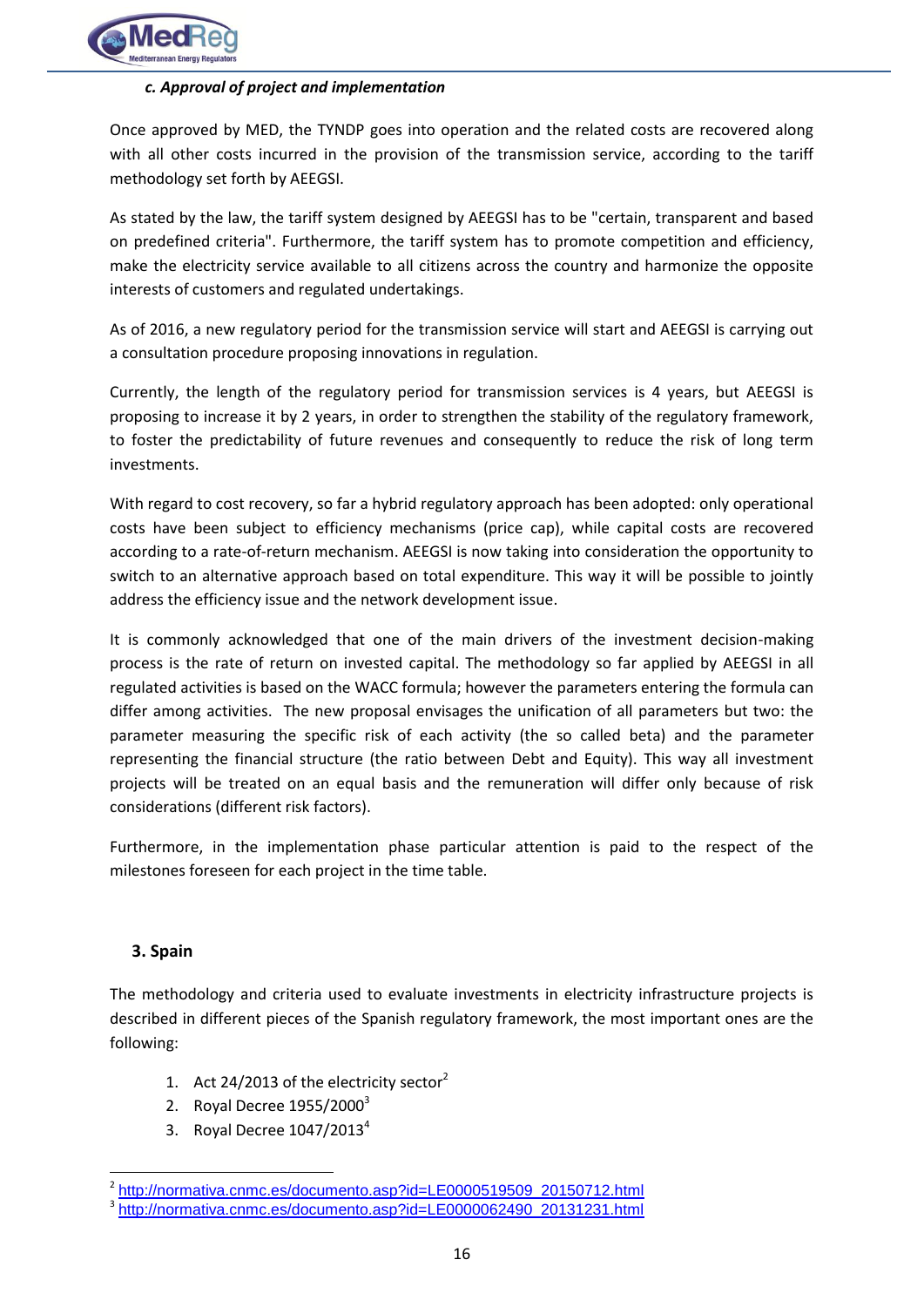

The infrastructure planning where the methodology to develop gas and electricity infrastructures is included is published in the Ministry web site:

#### <http://www.minetur.gob.es/energia/planificacion/Paginas/Index.aspx>

With regard to the methodology for evaluating investments, the regulatory framework in place in Spain to evaluate and incentivize investments is based in the following tools:

- A long term network development plan which contains all the transmission infrastructures to be developed in the following years. The last one covers the period 2015 – 2020. This mandatory Plan is produced periodically and its compliance is supervised annually. The Plan is developed with the collaboration of a wide spectrum of stakeholders, taking into account estimated demand and pre-established security of supply criteria, informed by the NRA and approved by the Government. The inclusion of a project in this Plan, after a proposal made by the promoter, is a pre-requisite for starting the permitting phase. All the projects included in the Plan are built according to the schedules established in this Plan.
- A regulated economic regime is established for the infrastructures included in the Plan. It recognizes the cost of investments, operation, maintenance and consequently a regulated rate of return during the working life of the infrastructures. The transmission assets revenue is established based on the arithmetic average of the actually incurred cost (based on audited cost) and the cost calculated using the unit (standard) investment costs. CAPEX and OPEX are paid. Payments to promoters start two years after the infrastructure has been commissioned and it is included in the regulated assets base. Therefore, there is no risk for promoters when recovering the investments.
- A settlement procedure: transmission assets revenue reconciliation. According to the regulated asset base, the infrastructures built every year (which determine the revenues to be paid to the TSO) and the demand forecast, the Ministry establishes the TPA tariffs in order to recover these (and other) costs. The whole income from TPA tariffs goes into a settlement procedure whereby the NRA order payments to the TSO according to their investments included in the asset base. If deviation between tariff incomes and acknowledged costs occurs, this deviation is included in tariffs calculation in the following year.

Taking into account the regulated economic regime in force, there is no risk for promoters not to recover investments. Promoters know in advance that any infrastructure included in the Plan will be authorized. They also know approximately to what extent their investments and operational costs can be covered (based on unit standard investment cost) and what their investment rate of return will be.

#### <span id="page-16-0"></span>**4. Portugal**

 $\overline{a}$ 

The Portuguese legislation sets the main principles guiding network planning process, defining which documents should be published«, by whom, when and who should be included in the process.

<sup>4</sup> [http://normativa.cnmc.es/documento.asp?id=LE0000519635\\_20141213.html](http://normativa.cnmc.es/documento.asp?id=LE0000519635_20141213.html)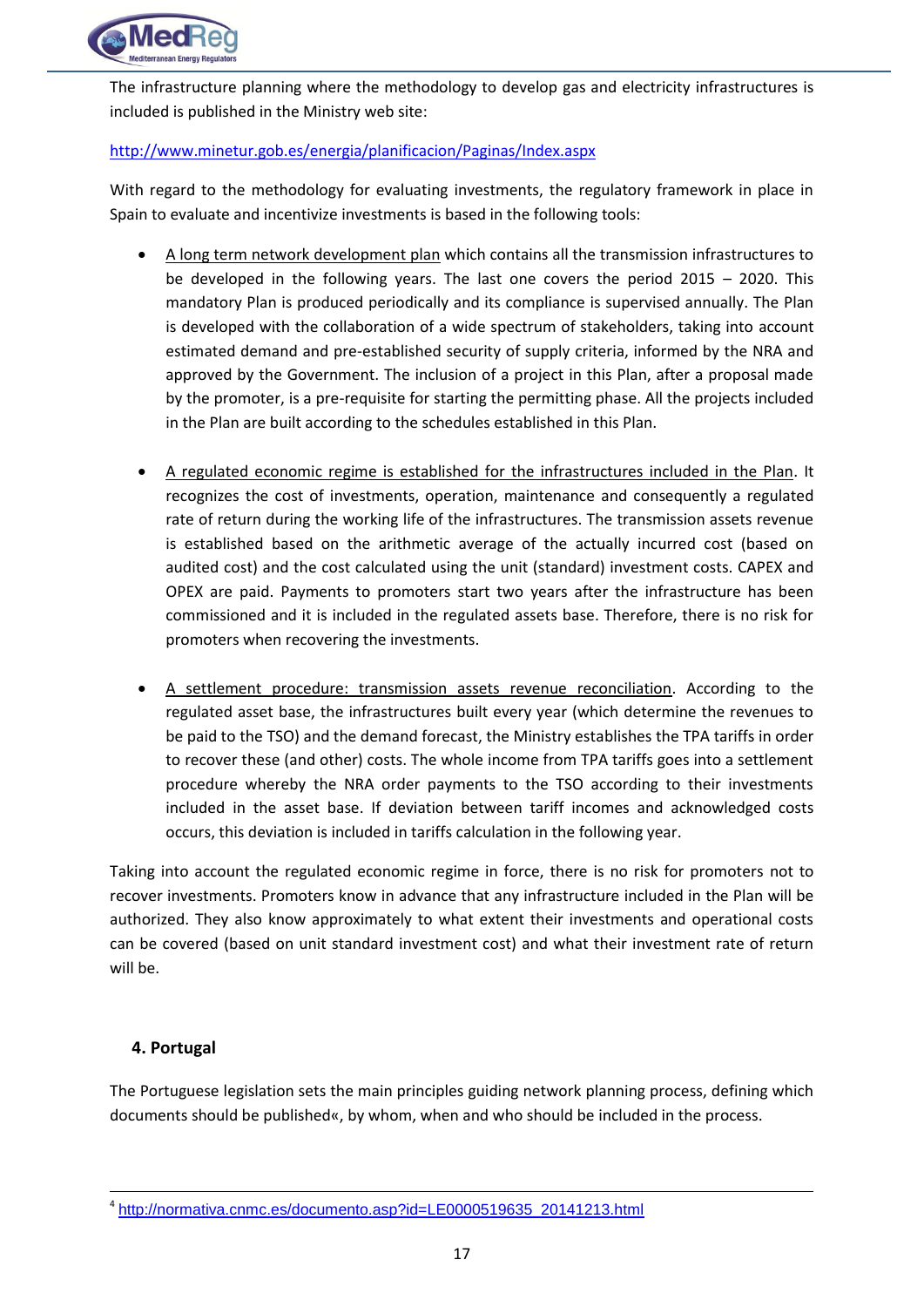

According to the Portuguese legislation, the network planning process includes two main documents: a) an annual document describing the main technical aspects of transmission network as of December  $31<sup>st</sup>$  of previous year, including existing and recently commissioned network elements, such as lines and substation equipment, and also describing relevant operation data; b) the national ten year network development plan (TYNDP).

The legislation defines that the Portuguese TSO shall elaborate every two years, in odd years, the national TYNDP, on the basis of the existing transmission network described in annual summary report, and also the current and forecasted demand and generation scenarios, published by the Government in its Security of Supply Monitoring Report (RMSA).

The TSO shall submit the draft TYNDP to the Government competent authority responsible for energy issues, who should assess it and check if it meets all the needs on issues such as security of supply, both on generation and demand side, and also meets national energy policy targets, no longer than 30 days. If not, TSO shall be asked to amend the draft Plan according to the requests sent by competent authority in the following 30 days.

The competent authority shall then submit the draft proposal to the National Regulatory Authority (ERSE) who should held a public consultation to all interested stakeholders during not less than 30 days before issue his non-binding considered opinion including all comments received during public consultation within another 30 days. The opinion shall be sent both to TSO and to Government competent authority.

In its opinion the NRA may request the TSO to amend the draft Plan mainly in case it does not meet in an adequate and efficient way, those investment needs identified during public consultation, namely regarding the promotion of competition, or if it is not in line with community TYNDP.

Following the content of the considered opinion submitted by NRA, including all replies to public consultation, the TSO shall amend the draft plan within 30 days and submit it in his revised version to the Government competent Authority.

#### <span id="page-17-0"></span>*a. Scenarios*

The elaboration of the national TYNDP by the TSO shall use as guidelines relevant scenario data included in the Security of Supply Monitoring report to be published by the Government competent authority responsible for the energy sector, namely data on current and expected demand and generation, both conventional and based on renewable energy sources.

The Report aims at assessing issues on matters such as network operational security, balance between demand and generation for the first 5 years (including interconnections) and expected variations over the following 10 years (report has an horizon of 15 years).

In order to cover different possible situations in the Future, the report includes sensitivity analysis over a base scenario, both on demand side (above and below) and on generation side with some delay or cancelation of commissioning dates for new generation units and decommissioning for existing ones.

Regarding European wide TYNDP, and its bottom up scenarios for 2030, vision 1 and 3, both visions have been elaborated based on Government report, so the bottom up visions reflects the scenarios that have been simulated by TSO. For all other 2 visions Top-down visions, especially for vision 4, the Plan may need to be reviewed every 2 years as vision 4 is an extreme vision and may never occur.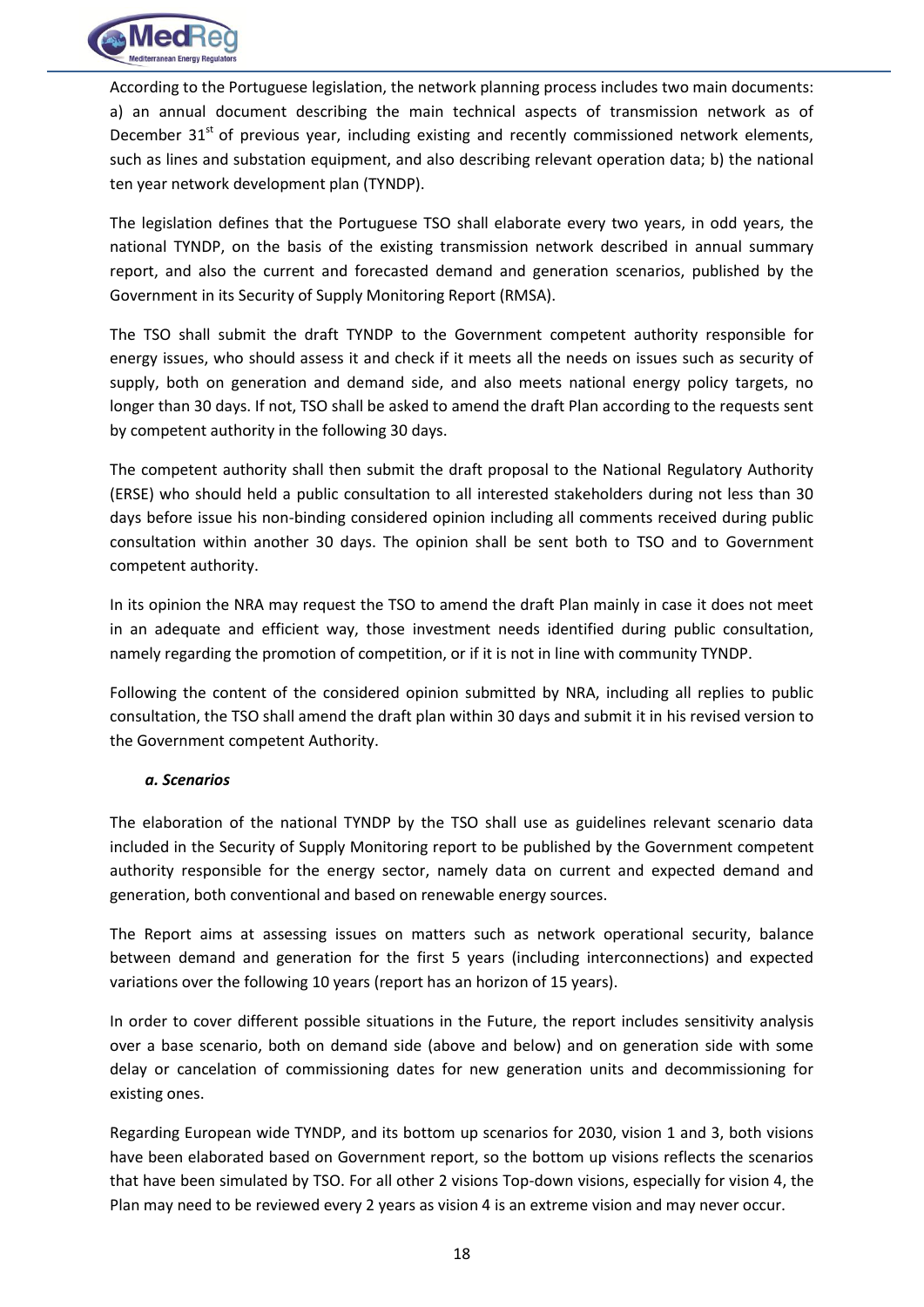

#### <span id="page-18-0"></span>*b. Other role of regulator on planning process*

Besides the roles described above on the planning process, the legislation sets as a NRA duty the task to issue a binding opinion on monitoring the implementation of the national TYNDP on issues such as project scheduling, budget, and project commissioning for and each project included in the national TYNDP.

Finally the NRA also has the obligation of assuring the consistency of national and regional plans with TYNDP and to cooperate with ACER in order to identify any inconsistency and if necessary to amend the National TYNDP or if it the case, to identify any projects that have been cancelled or have been already commissioned.

#### <span id="page-18-1"></span>**5. Turkey**

In Turkey the regional development targets, load forecasts, supply-source points in transmission systems need to be determined cautiously and conveniently since the transmission systems are the spine of the electricity systems. Investments in transmission facilities are very expensive, timeconsuming and their operation has a great effect on the economies of countries. Consequently, the transmission system in Turkey is state owned not privatized as the other transmission systems in some countries.

#### <span id="page-18-2"></span>*a. Approval of investment plans and projects of TSO*

In Turkey, transmission system is state-owned and carried out by Turkish Electricity Transmission Corporation (TEİAŞ). Therefore, unlike the distribution system investment plans -which are presented by private companies to the Regulator, approval of transmission system investment plans is much simpler and strict, when compared to the distribution.

, TEİAŞ presents investment plans to the Energy Market Regulatory Authority (EPDK) with the "*Transmission System Usage and System Operation Tariffs Calculation and Implementation Procedure*" and after detailed examination the investment plans are approved by the Board along with the tariffs and assent of EPDK. In 2014, the fourth and last investment and tariff period of TEİAŞ was approved by the Board of EPDK for three years starting from 01/01/2015.

#### <span id="page-18-3"></span>*b. The problems faced by TSO during the implementation of the investments*

The distribution (DSO) companies present their investment plans only to EPDK and investment purchases of these private companies are made according to their EPDK-approved-purchase and sale procedures plans. But since TEİAŞ is state-owned, its investment plan approvals take some time due to the high costs for the implementation of the TSO investment projects and the detailed evaluation that the Ministry of Developments need to perform.. In addition its investment purchases are also made according to the Public Procurement Law, therefore actualization of investments is delayed due to long tender duration. Consequently, to manage the whole investment budget, TEİAŞ requires a well-designed planning process prepared in advance.

#### <span id="page-18-4"></span>*c. Studies and reports made by TSO*

Many studies are performed by TEİAŞ to guarantee the adequacy of the system and the security of supply. Electricity Market Law (EPK) No: 6446 demands preparing of a 5-Years Generation Capacity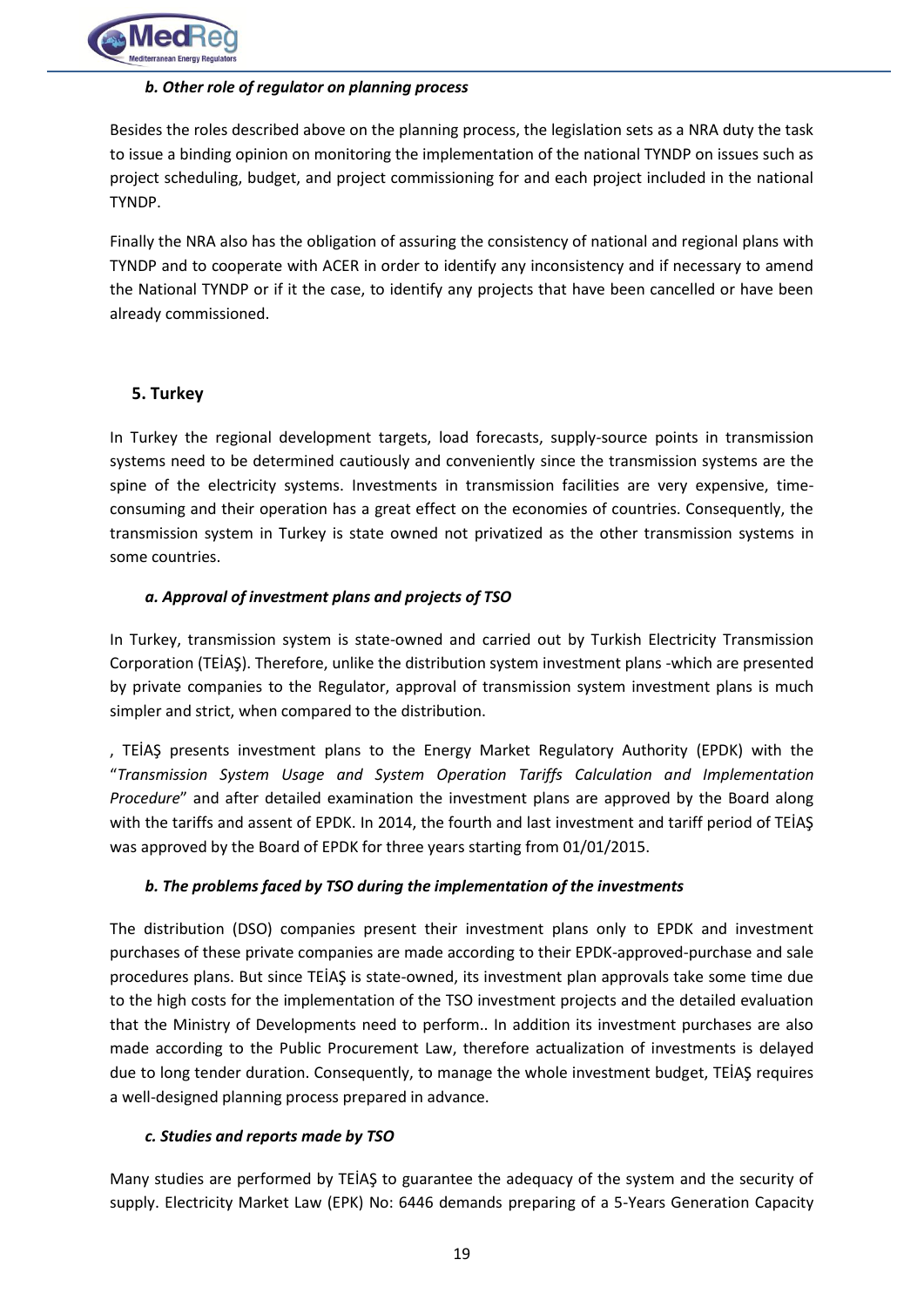

Projection, 20 Years-Long Term Electricity Energy Generation Development Plan and 20 Years-Turkish Electricity Energy Demand Projection. Some reports are prepared, some are in development but basically there are two prominent and detailed studies made by TEİAŞ which give important signals to market participants about the investment requirements and the system capacity needs in the next years: "*Generation Capacity Projection*" and "*Turkish Transmission System Regional Demand Forecast and Grid Analysis Study*".

#### <span id="page-19-0"></span>*d. Generation capacity projection*

In 2009, Turkish Electrical Energy 10-Year Generation Capacity Projection (2009-2018) Report was prepared by TEİAŞ according to the authorization on preparing a 10-Year Generation Capacity Projection and submitting it for approval of EPDK within the framework of the EPK No: 4628 and the Grid Code to guide the market participants by using demand projections estimated by Ministry of Energy and Natural Resources (ETKB).

The report was updated in 2010 to cover 2010-2019 periods, in 2011 to cover 2011-2020 periods, in 2012 to cover 2012-2021 periods and in 2013 to cover 2013-2017 periods.

The last report has been published in 2014 which is covering 2014-2018 periods. EPK No: 6446 determined the period of generation capacity projection for the next 5 years. The goal of the law and the aim of the report are to lead market participants about the future capacity, energy demand and required investments. In this report, reference (base), high and low demand series were calculated according to the macro-economic targets which are prepared by ETKB.

In the report it is expressed how the installed capacity and energy demand of the system will be met by the end of 2018 year. The report analyses the ways and methods that the demand is served by the current capacity; capacity that will be built or predicted to be in operation in a secure way. Also possible reserve capacity is considered. The study also tries to determine when there will be an energy deficit and this will show investors the period of time when new investments are required.

### <span id="page-19-1"></span>*e. 2013-2022 Years Turkish transmission system regional demand forecast and grid analysis study*

A master plan study has been made by TEAİŞ for the years of 2013-2022 to analyze short-mediumlong term needs of the transmission system. The main goal was to observe the development of transmission system in the future, to present possible production and consumption projections related to the transmission system and contribute to the TEİAŞ investment plans. The master plan study used three data sources (studies): Regional demand forecast, production projection and transmission system development plan. Summarizing the results of the study, following periods are determined to foresee the future of the transmission system:

- **First 5-Years Period (2013-2017):** In this period, urgent investments are predicted to be made in short term. Most of these projects are in TEİAŞ's investment program. In master plan study, these investments are evaluated on regional base and mostly related to the 154kV system.
- **Second 5-Years Period (2018-2022):** In this period, reinforcements to the 400kV transmission system are predicted to be made in the medium term regarding to the regional demand forecast, production station and facility investment scenarios.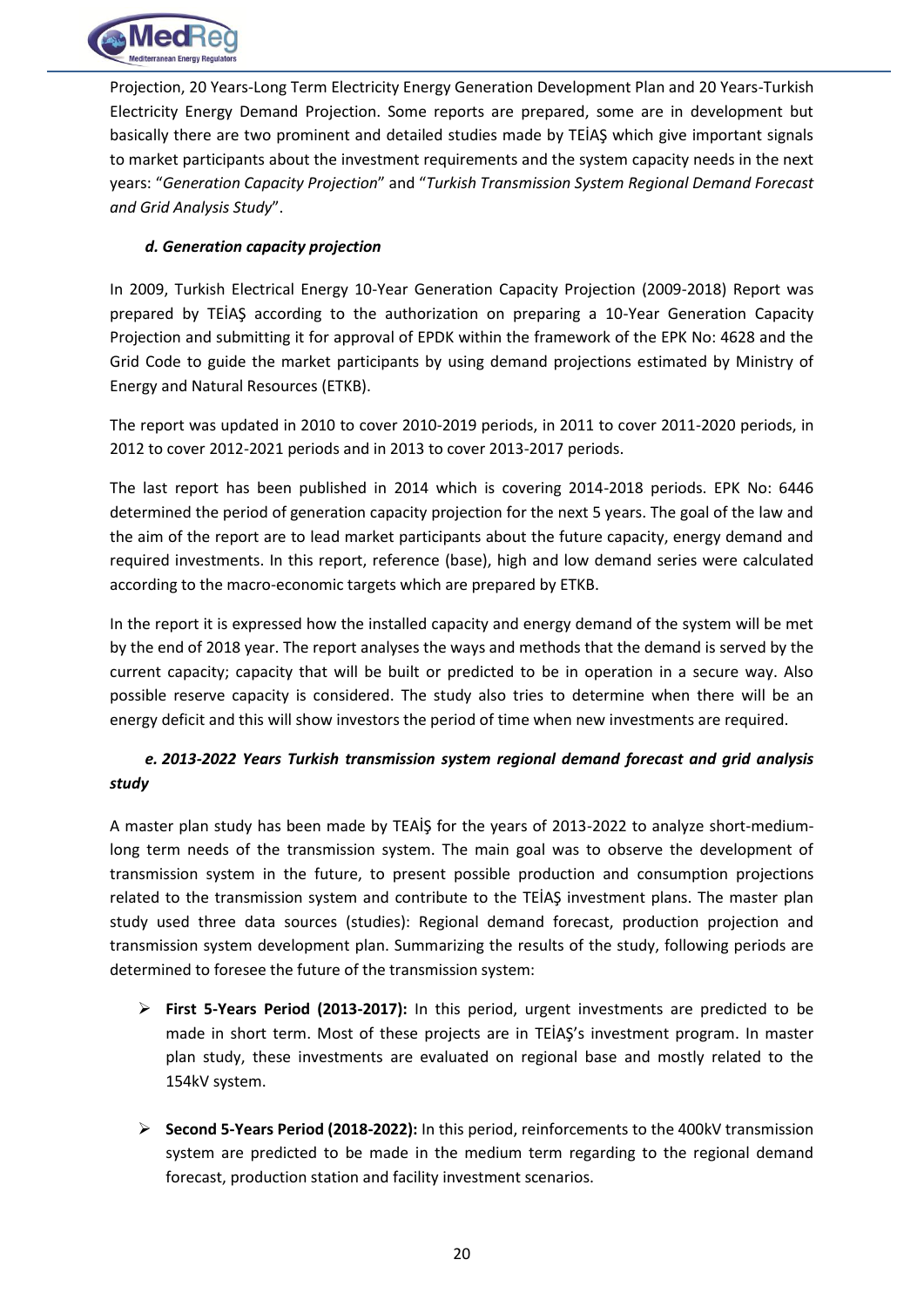

In the long run, TEİAŞ tries to manage its investment plans according to the provisions in its transmission license. It takes into account the opinions and projections of the system users as well as it makes regular notifications about its investment plans to the users who try to make their production facility and/or grid investment plans.

#### <span id="page-20-0"></span>**6. Albania**

In Albania the costs of network operation and of infrastructure investment should be recouped via regulated network charges. So the adequate capital cost is part of the revenue requirement for the companies. But as mentioned above, the lack of liquidity brings the reduction of investment for the short period of the time. So the regulator looks for a proper balance between the efficient level of investments and price. ERE has approved, based on the "Regulation for approving investment plan" priority investment for regulated company to ensure reliability of supply, to meet the service standards linked to technical and/or regulatory requirements, for example the obligation to connect or to fulfill specific reliability standards.

Such investments are for the network extension or network replacement and investments needed to meet the change in load and production patterns. Also we take into account the transmission investments which are forecasted to reduce congestion and enhance market competitiveness by increasing both the total supply that can be delivered to consumers and the number of suppliers that are available to serve load or investment needs may come as a result of legal obligations/ changes.

Network investments are assessed and included ex-ante in the regulatory asset base and this assessment is linked with the procedure for approving the application from the companies based on the analyses cost-benefit. Under this approach the regulator agrees ex-ante on the capital expenditures allowed to be included in the regulatory asset base (RAB).

As above explained, at the start of the regulatory period the company is asked to provide the regulator with an overview of its intended investments during the next regulatory period. Furthermore, by capitalizing OPEX, the company can further inflate its RAB and consequently earn higher returns. The regulator make a judgment of which investments are efficient/ or priority needs and what we have included in the RAB. In order to have e correct judgment, ERE use business plans, cash flow, monitoring of investments realized for the previous and actual period or engineers' reports and studies on cost-benefit analyses.

At the end of regulatory period the regulator compare the provision and actual capital expenditure at each period and depending on the price control, the regulator may decide to review and adjust the realized investments at the end of the regulatory period. In case actual investments are lower than the targeted one, then prices are accordingly adjusted downwards. In continue we adjust the capital costs such as depreciation and return on invested capital.

#### <span id="page-20-1"></span>**Chapter 3. Lessons learnt from the case studies**

While the approach towards network planning varies from country to country, key similarities emerge, especially in the European Union where the European legislation has led to adopting the same principles among the Member States. Network planning first requires a definition of the key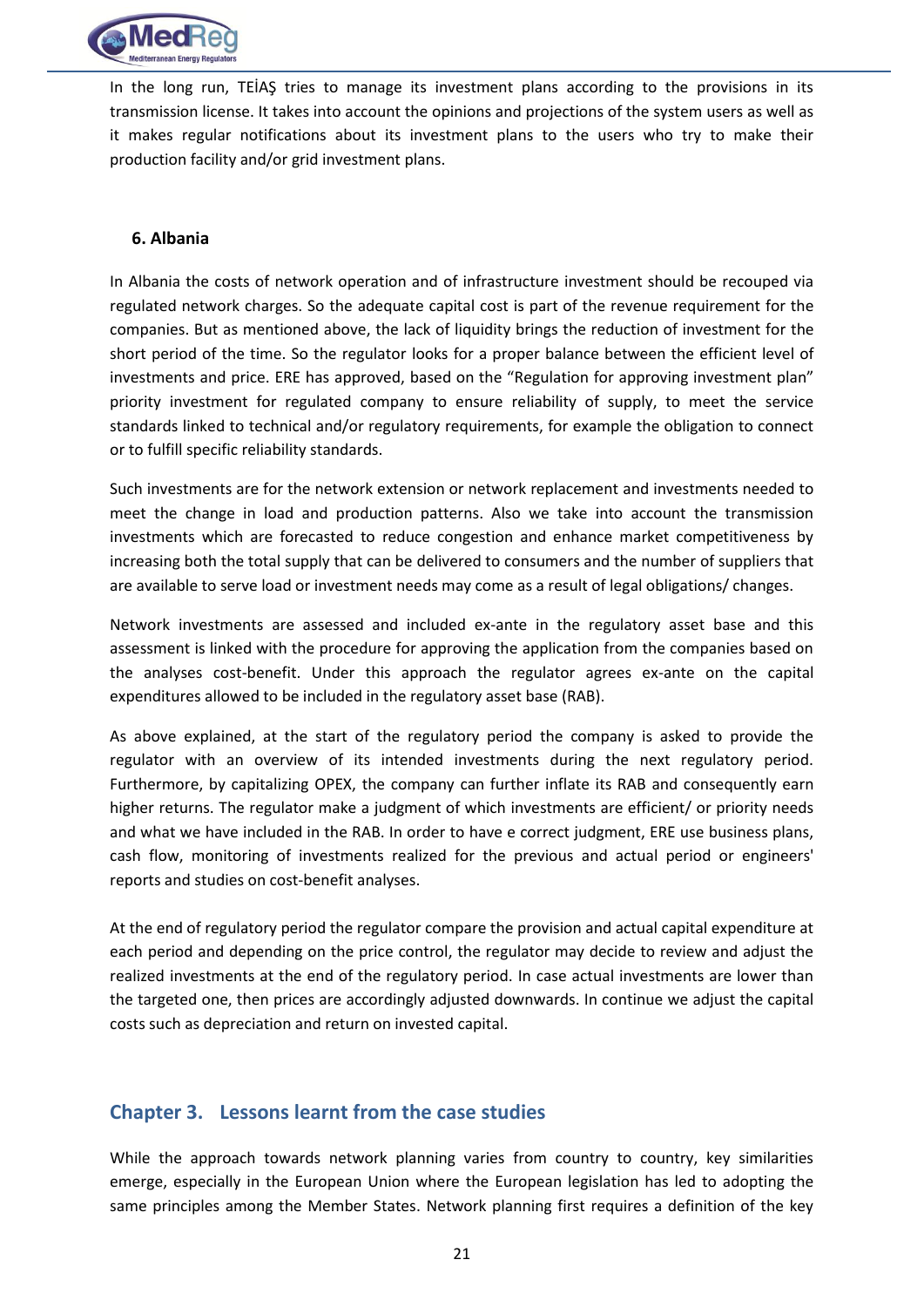

objectives (such as security of supply or integration of renewable energy sources) to be met by the transmission system operator(s). The purpose of the network development plan should then be to translate these objectives into concrete infrastructure needs, both present and future, notably by considering various possible scenarios regarding the evolution of generation and demand. The elaboration of network development plans can be challenging, as it involves not only the transmission system operator(s), but builds on objectives and/or processes defined by law, and usually has to be approved by a Ministry and/or the Regulatory Authority. It thus requires a strong interaction between the operator and the public authorities, each in their respective responsibilities and capabilities, so as to increase over time the quality of network planning in terms of transparency, efficiency and resilience.

Such approach has to start from a diagnosis about the state of the existing system and the identification of its weaknesses and infrastructure gaps. In Europe, assessing the state of the system associates technical parameters (congestions, risks for the resilience of the network, etc.) and economic parameters (market design and "value" of projects). This assessment serves as a background framework for the identification of projects that would successfully fulfil the needs. The principle of cost and benefit analysis is a way to monetize the interest of a given project, facilitating decision making and selecting projects. This approach, however, may be difficult to apply to other regions, in particular where systems are less meshed/less mature.

#### <span id="page-21-0"></span>**1. Approach to investment planning and control in the studied EU member states**

The institutional frameworks of EU member states studied in this report present a common general method regarding infrastructure planning, including the regular preparation of a national investment plan as well as the verification of its coherence with the EU wide ten-year network development plan prepared by ENTSOE. The central role of ENTSOE's plan shows that the creation of the single market is among the main drivers for investment. In the EU, stakeholder consultation also plays an important role: interested parties are offered the possibility to comment the TSO proposals, facilitating the assessment of the quality or usefulness of projects from a market perspective.

However, the case studies highlight some differences: the role of national regulatory authorities differs. In France, the NRA is responsible for analysing and validating investment programs while, in Italy, Spain and Portugal, the Ministry in charge of energy is the entity which, in the end, validates investment decisions after NRAs have provided an opinion on the investment project.

Regarding cost recovery and efficiency control, EU member states studied have a "cost plus" regulation for capital expenditures (i. e. cost recovery plus remuneration of capital) and include some elements of incentives on operating expenditures. In Italy, the incentive regime is even stricter, with a system awarding the TSO a premium or imposing a penalty according to the progress made in implementing each project. This aims at pushing the TSO to commission the new infrastructure as soon as possible and at the lower cost.

Cost control plays an important role since the TSOs are independent. This situation leads to asymmetries of information which have to be corrected through transparency measures such as cost publication. Some of the studied NRAs are also responsible for fixing the weighted average cost of capital (WACC) which determines the rate of remuneration of CAPEX. Such determination requires a careful audit of TSOs accounting systems and capital structures.